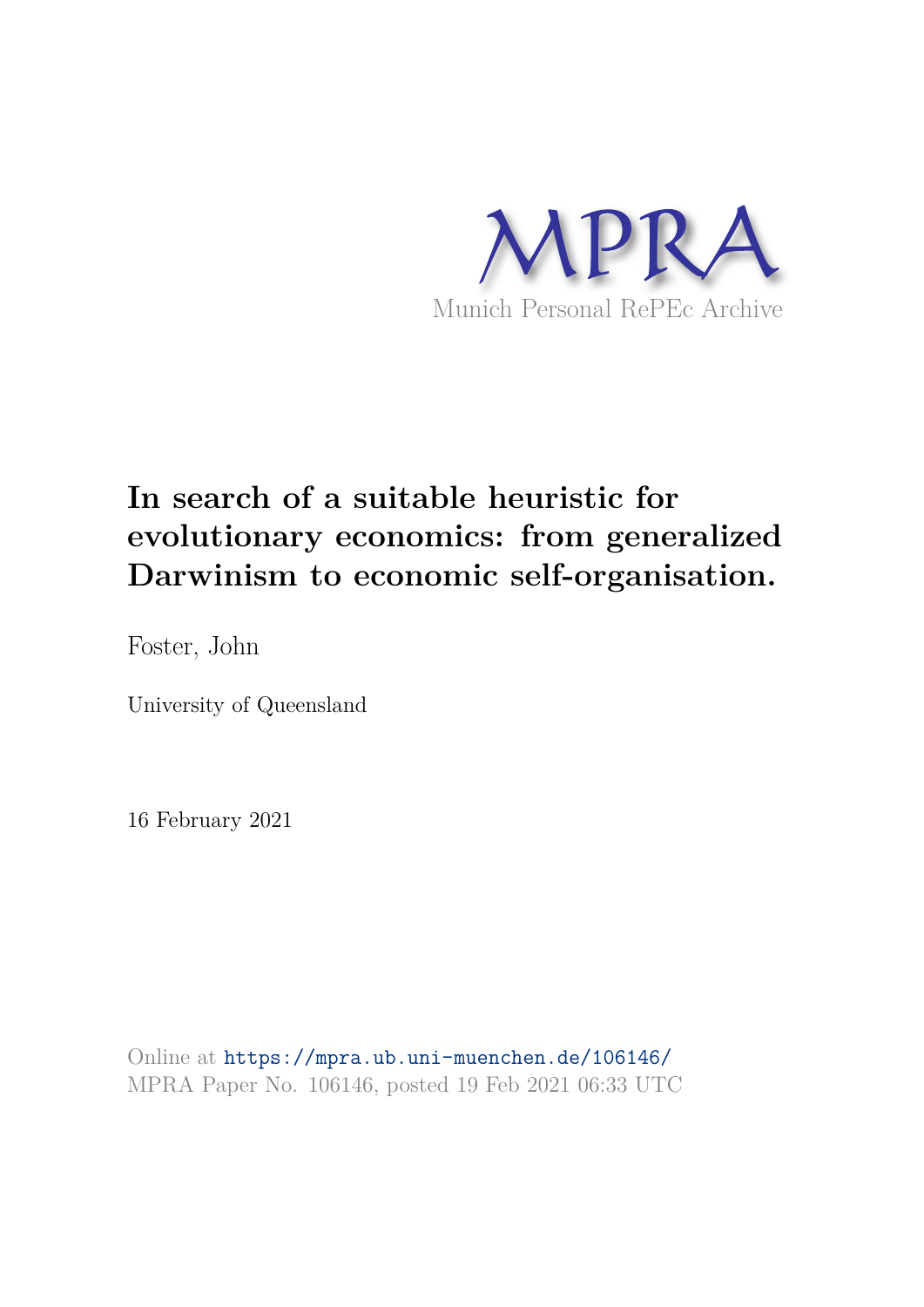# **In search of a suitable heuristic for evolutionary economics: from generalized Darwinism to economic self-organisation<sup>1</sup>**

#### **February 2021**

**John Foster, School of Economics, University of Queensland, Brisbane, Queensland, Australia j.foster@uq.edu.au** 

## **1. Introduction**

<u>.</u>

The field of evolutionary economics has gone from strength to strength for almost four decades now, mainly sparked by the seminal books by Kenneth Boulding (1981) and Nelson and Winter (1982). However, as Nelson (2020) has pointed out, the advances in this expanding field have been virtually ignored in the mainstream of economics and most of the key contributors are now located in business schools (Hodgson (2019)). An important reason for this lack of penetration has been the fact that the sub-fields of evolutionary economics do not have a shared heuristic, unlike the mainstream (Witt (2008)). But, from the above mentioned seminal contributions onwards, Darwinian biological analogy became popular as a 'meta-heuristic' (Winter (2014)). However, it eventually became accepted that using an analogy from another discipline has its limitations (Hodgson (2002)). Instead, Darwinism began to be viewed in a different way.

Price (1970, 1972) provided a formal representation of an evolutionary process that became central in neo-Darwinian models of biological evolution. Metcalfe (1998) and others demonstrated that economic evolution can also be expressed in the Price Equation and that this is not just a biological analogy. If there is an available market niche and a distribution of fitness (or variety) amongst entrants to it, differential growth ensures that the fastest grower will come to dominate. So, Metcalfe (1998) did not see the Price Equation as a representation of evolutionary dynamics that is specifically Darwinian. However, it was not long before some evolutionary economists saw it as neo-Darwinian in character, provided that a replicator/interactor distinction can be made. What was previously known as 'Universal Darwinism' became known as 'Generalized Darwinism' (GD) in evolutionary economics. Hodgson and Knudsen (2010) provide a comprehensive treatment.

Frank (1998) argued that the Price Equation, despite being a tautology, has value in evolutionary science, because it can be used to build theoretical models that are genuinely evolutionary in form. The neo-Darwinian mechanism, embodied in the GD heuristic, is one of these. Despite the fact that Hodgson and Knudsen (2010) must be applauded for explaining precisely what neo-Darwinism means in evolutionary economics, is it the right choice of heuristic for evolutionary economics and,

<sup>&</sup>lt;sup>1</sup> I would like to thank Kurt Dopfer, Stan Metcalfe, Ulrich Witt and Brendan Markey-Towler for their comments on earlier drafts of this essay. However, all errors, misinterpretations and omissions remain my responsibility.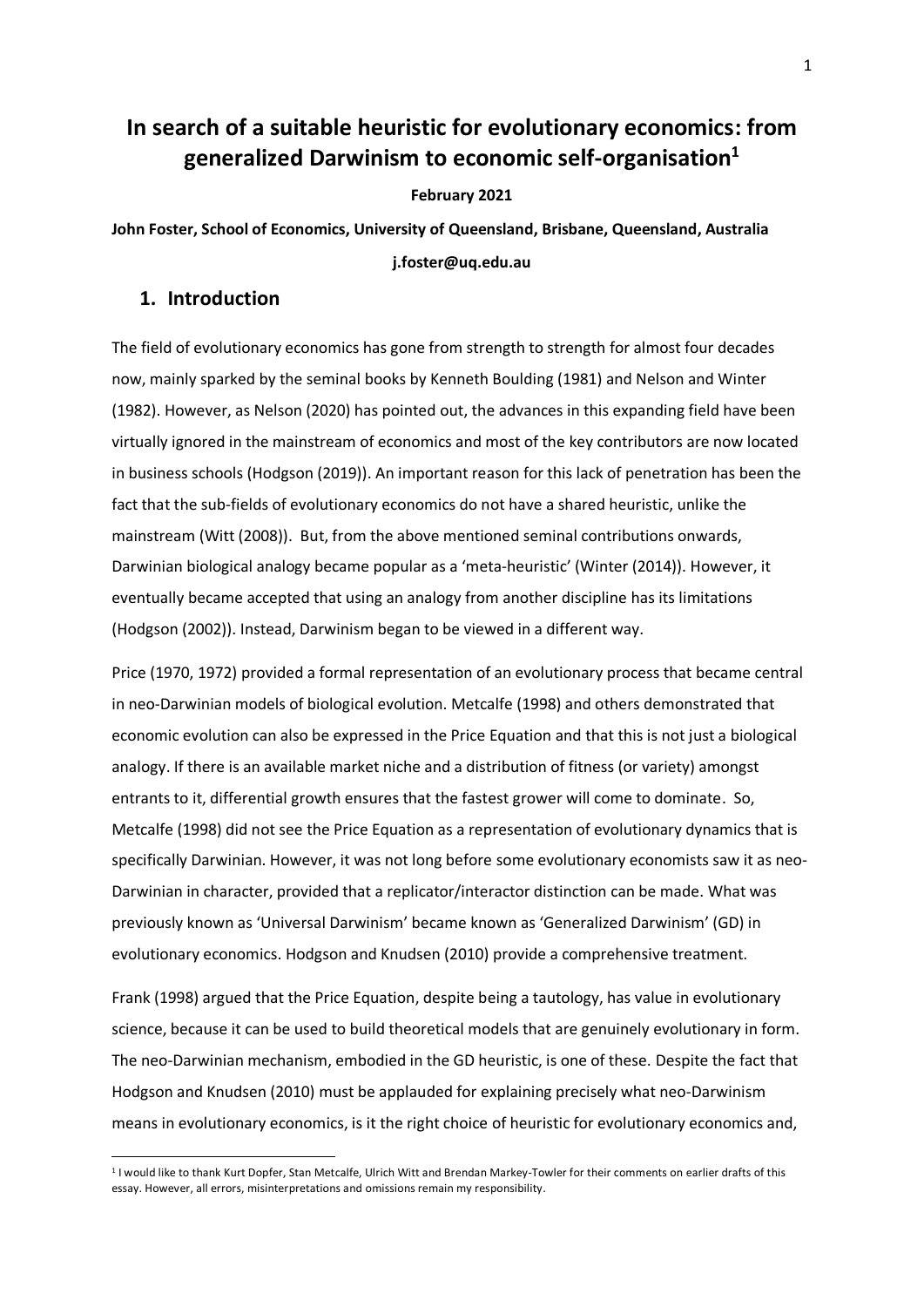furthermore, is there a role for this kind of heuristic at all, bearing in mind the fact that economics is a different kind of science to, for example, physics or biology? Lawson (1997) argued to the contrary and, instead, offered the empirically grounded, bottom-up methodology of critical realism which does not rely upon a heuristic of this kind but still deals with processes that involve evolutionary change. Also, economic historians, such as David (2007), have argued that research in evolutionary economics should make the historical path dependence we observe in economic processes the core starting point in evolutionary economic research. However, few deny that competition plays a role in economic change, but making neo-Darwinian selection the core mechanism in evolutionary economic analysis is another matter.

It will be argued here that the adoption of a GD heuristic by some researchers, despite the very best of intentions, was a wrong turn in evolutionary economics because it cannot be connected directly to empirical research using historical data and, therefore, cannot offer a methodology for undertaking such research. The result has been a tendency towards more fragmentation, rather than unification, of the different strands of applied research in evolutionary economics (Robert et al. (2017)). For example, a great deal of useful research in evolutionary economics is conducted in the field of innovation. Indeed, Winter (2014) contended that the field of evolutionary economics has always been centred upon understanding the causes and consequences of technological change. Furthermore, innovation research has had a significant impact upon policy in some countries (see, for example, Dodgson et al (2011) in the case of Australia). Since innovation is all about the generation of variety, GD, with its focus on competitive selection across a given variety set, does not seem to be a very useful analytical framework for generating theories and hypotheses to test in the related fields of innovation and entrepreneurship. So, over the past decade, there has been an increasing separation between theoretical work employing the UD heuristic and empirical studies of innovation.

So, the objective of this essay is, first, to explain that, even though it is fully accepted that competition has a role to play in economic evolution, the GD heuristic, when it is relied upon too much in trying to understand economic change, can lead to misleading conclusions. In particular, the presumption that competitive selection occurs within a fixed market niche, poses a fundamental problem (Gatti et al (2020)). Secondly, it will be explained why, instead of an abstract heuristic like GD, there is a more urgent need for a grounded heuristic in evolutionary economics that can connected to a methodology that can be used, directly, in empirical research in microeconomic fields such as innovation and entrepreneurship, and in macroeconomic studies of economic growth and development. An actual evolutionary economic process involves the intertwining of non-random variety generation, representable as self-organisation, and competitive selection from a given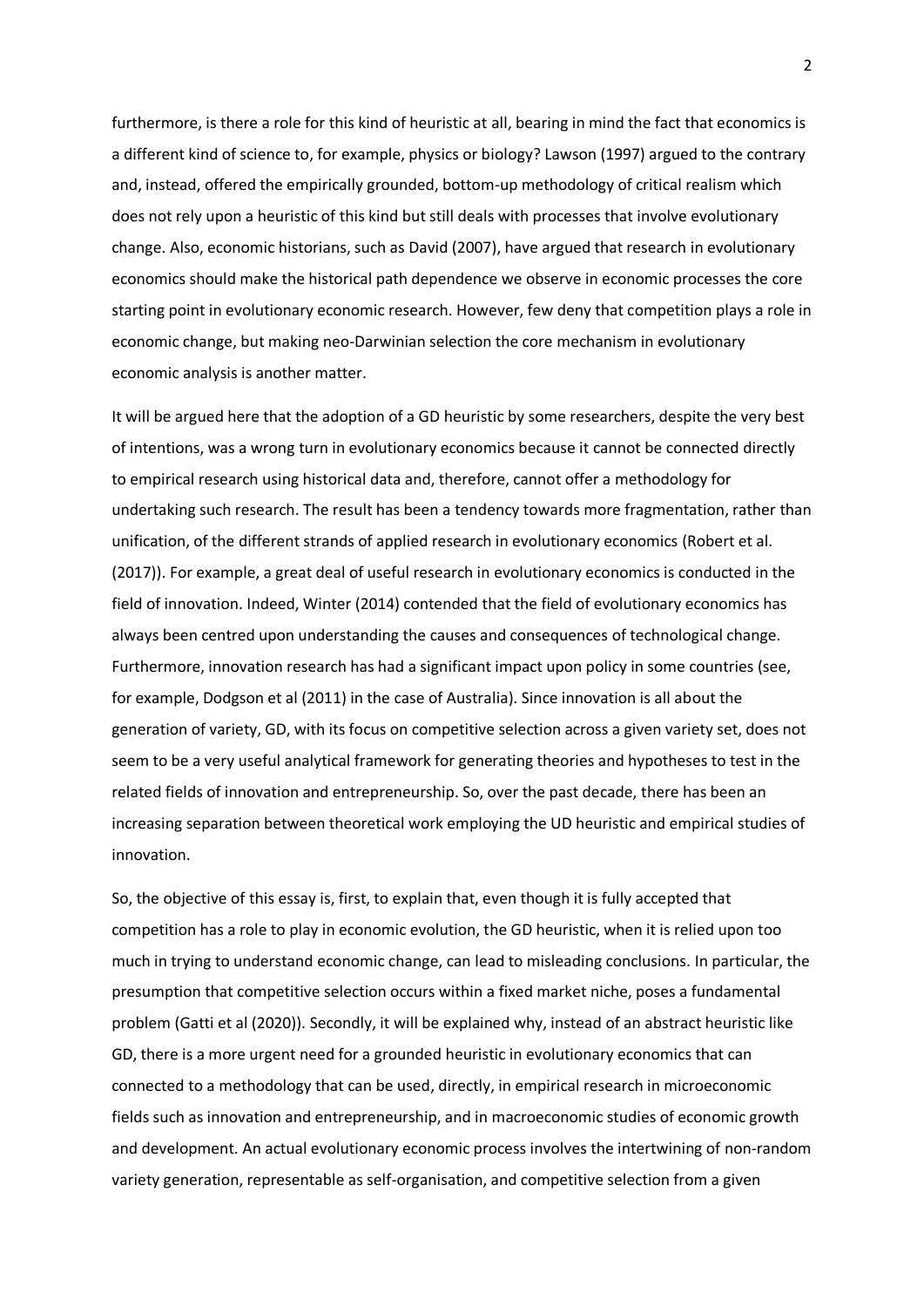variety set. Both can happen simultaneously in the economic domain, but, it is argued, the former offers a better methodological starting point for empirical research in economics since, the generation of variety is non-random, to a considerable degree, and cooperation is widespread. Competitive selection is clearly central in biological evolution because the variety generated is largely random. But, in economics, cooperation and complementarity are inevitable accompaniments to the non-random processes of entrepreneurship and innovation and this has been repeatedly observed in many different socio-economic contexts. Thus, the degree to which competition is important depends upon the systemic context that we are dealing with.

#### **2. Generalized Darwinism**

Over the past two decades, GD has risen to prominence as a popular heuristic that provides a formal representation of an ontology, or 'way of thinking,' about economic evolution which portrays evolution as the outcome of a competitive struggle for scarce resources (Witt (2008)). Neo-Darwinism is offered, not just as a biological analogy to be employed in the social sciences, but as a theoretical homology capturing, in an abstract way, a general mechanism that is deemed to be present wherever, and whenever, evolutionary change is occurring. Two of its main proponents, Hodgson and Knudsen (2010), building upon, for example, Metcalfe (1998) in evolutionary economics and a range of contributors to the development of Universal Darwinism in biology discussed by Knudsen (2004), argue that all evolutionary processes must exhibit three stages: variation, selection and retention, with selection being the key mechanism that enables evolutionary change. Although the Price Equation is not a Darwinian construction, but a general equation about the evolutionary consequences of differential growth, Hodgson and Knudsen (2010) render it neo-Darwinian by arguing that the replicator/interaction distinction, accepted widely in biology, can also be identified in economic contexts. But, importantly, they do remind us that GD is a heuristic that does not provide a methodology directly applicable in applied research using data on a historical continuum. Instead, it is seen as an important aid to theoretical construction, and the resultant framing of, specific hypotheses concerning evolutionary change in particular times and places.

The development of the GD heuristic has been very useful because it has clarified what is actually meant by neo-Darwinism in evolutionary economics. Confusions have been cleared up. However, useful as this heuristic may be in thinking about economic evolution in a broad sense over long periods, it can offer little detail about actual history or about the source of variety (Buenstorf (2006), Vromen (2019)). In biology it is generally presumed that variety is due to the emergence of random mutations in replicators. Although this may be so in biological contexts it is difficult to accept in economic contexts (Liagouras (2017)). Presuming randomness in the generation of variety shifts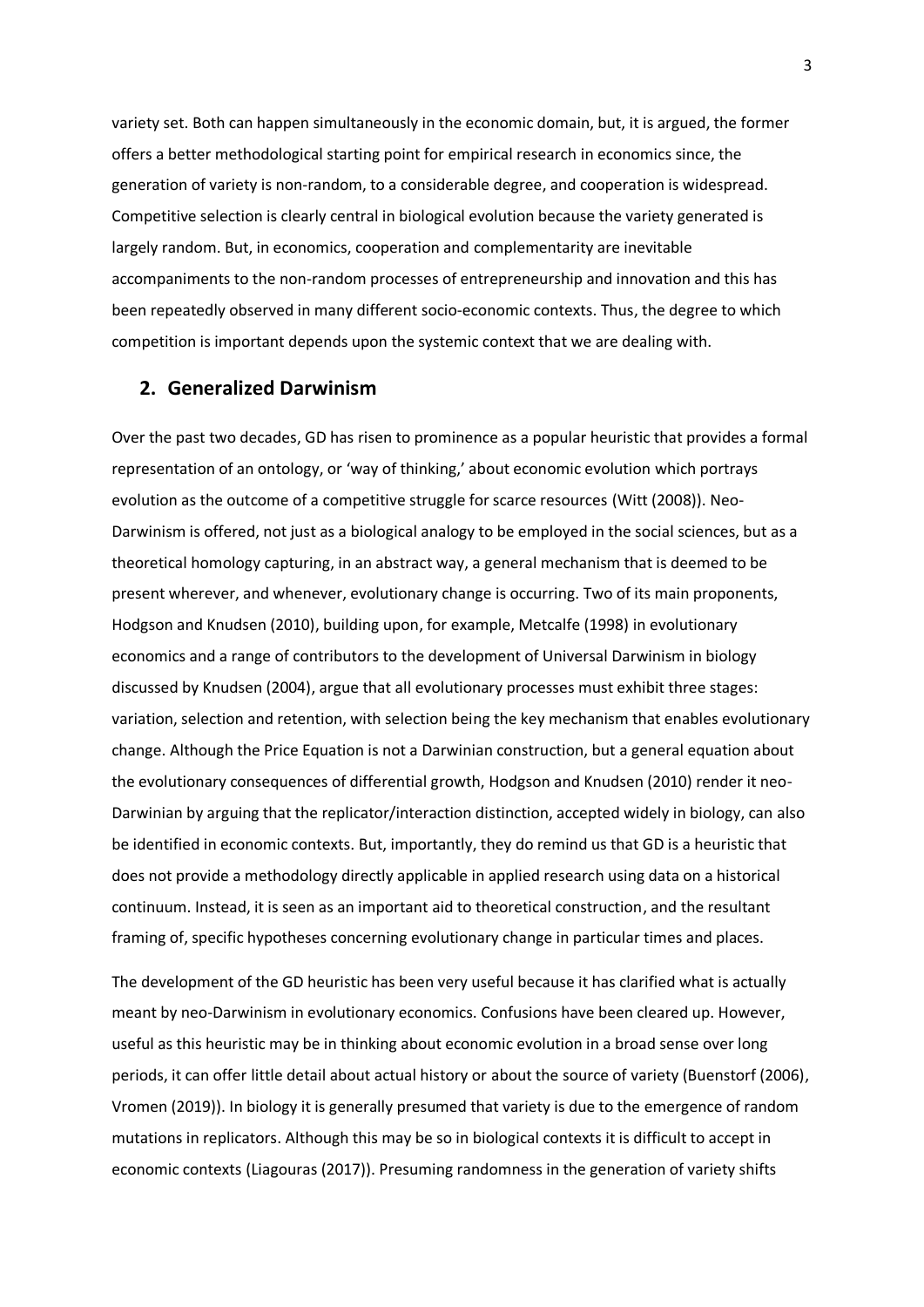most of the evolutionary action on to competitive selection. But, in economic contexts, the generation of variety is not random and the empirical distinction between replicator and interactor is very blurred. Take for example, 'routines'. From Nelson and Winter (1982) on, they tended to be viewed as replicators whereas, Metcalfe (1998), argued that they were interactors, with knowledge being the replicator. What this suggests is that there is often no clear distinction between replicator and interactor in economic systems (Nelson (2006), Levit et al (2011)), therefore, GD is not a general heuristic, even though it can be captured in the Price Equation. Also, the variety set is never static in economic cases. Typically, a competitive process over a given variety set will be overtaken by further changes in variety, due to self-organisation, inducing a historical process that does not have a clear competitive conclusion. What we have, instead, is a layered process of self-organisation as new market niches emerge and old ones become obsolete (Gatti et al (2020)).

Now, we know how important core heuristic constructions are in the natural sciences. They connect ontologies with empirical methodologies that, if widely adopted, become scientific paradigms. But in, for example, physics, the core heuristic is built upon established physical laws, enabling it to have a direct connection with hypotheses tested in controlled experiments. In biology, the neo-Darwinian heuristic, with its sharp replicator/interactor distinction, is on strong ground because it can be connected to the operation of energy seeking dissipative structures confronting the Second Law of Thermodynamics, placing it on a solid footing to guide research in fields as diverse as palaeontology and genetics (Schneider and Sagan (2005), Annila and Salthe (2009)).

Long ago, economists knew that, to be viewed as scientists, they too, would have to have to be seen to have paradigms, backed by heuristic devices representable in mathematics. (Lawson (2019)). So economists created heuristic constructions similar in style to those found in 19th Century physics. In the post-war era, the favourite in mainstream economics has been neoclassical economic theory (NET) and its macroeconomic companion, the theory of general equilibrium (GET). But these constitute analogies, not homologies and, therefore, they were not, and could not, provide the basis for a *scientific* paradigm. What emerged were faux-paradigms in microeconomics and macroeconomics that were, misleadingly, connected to the pioneering economic ontology of Adam Smith (1776).

There is no prospect of operationalising either NET or GET directly in empirical settings with a historical dimension. Some kind of *ad hoc* bridge is always necessary (slow adjustment and expectation delays being favourites). An alternative is to construct a simulation of an abstract model derived directly from the neoclassical heuristic and, using a judicious selection of parameters (*adhockery* again), calibration is undertaken. There is an illusion of science at work when, in fact, it is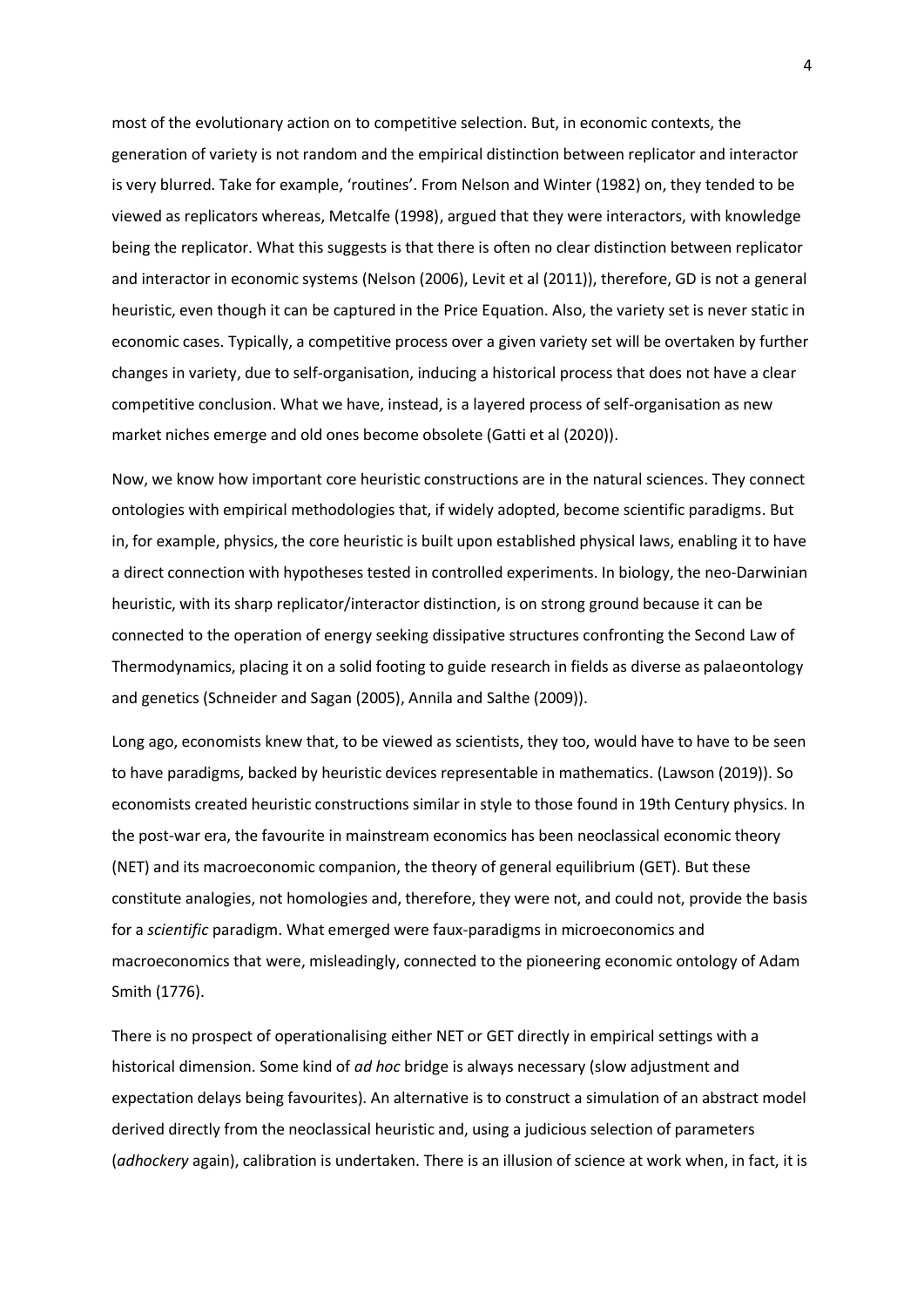the prior conventional beliefs of the researcher that are pivotal. And, of course, being based upon beliefs, neoclassical heuristics have been resistant to contradictory scientific findings emanating, for example, from psychology. *Ad hoc* modifications of assumptions have been made on the fringe, such as asymmetric information and incomplete markets, but the unrealistic core beliefs have been widely retained. What we see is a lot of scientific looking mathematics which turns out to be, often unintendedly, ideological in nature, rather than scientific.

Turning to GD in economic contexts, there is a strong similarity, in style and intention, to the dominant neoclassical heuristic, in the sense that it looks like it provides the basis for a scientific paradigm, but it cannot because there is no direct connection to an empirical methodology that can be applied in research, using historical information. Instead, a deduced general mechanism, specified abstractly, is deemed to be lurking behind the entanglements of economic history. Those, such as Witt (2004), who have considered the operation of GD in biological and economic settings has not found convincing evidence of a GD homology, although there are other important shared features with biology that need to be understood (Cordes (2006)). So the problem with NET and GET, also affects GD – its presumed operation at the core of evolutionary economic processes is a product of belief. So it is vulnerable to exploitation by those promoting ideological view that inducing competition is the key to economic progress, despite sound evidence by, for example, Ostrom (1990)) that the degree of cooperation seems to be more important.

But it is not the question of ideological capture that matters here, it is the methodological impact that GD has upon evolutionary economic research. It encourages researchers to build their models around a presumed core process of competitive selection that is a special case of the Price Equation and to seek out aspects of reality that conform to this perspective (Vromen (2012)). If the GD mechanism is not, in fact, lurking behind the historical data, then misunderstandings and misinterpretations can easily arise. Turning again to the mainstream, the experience of the Global Financial Crisis demonstrated, vividly, how basing models upon a dominant abstract heuristic, the GET, led to a serious misunderstanding of how the economic system operates with significant social costs. And the unwillingness of many economists since to abandon the GET heuristic is further evidence that we are dealing with beliefs, not science.

Generalized Darwinians might well protest that their heuristic abstraction is fundamentally different in nature to GET and NET and, indeed, the ontology appealed to is very different. For example, Aldrich et al (2008) argued that GD is about non-equilibrium historical processes but, in point of fact, the Price Equation, upon which GD is built, has an equilibrium solution that is rather trivial, given that it is a tautology. Aside from the defence of GD, the article reads more like a broader defence of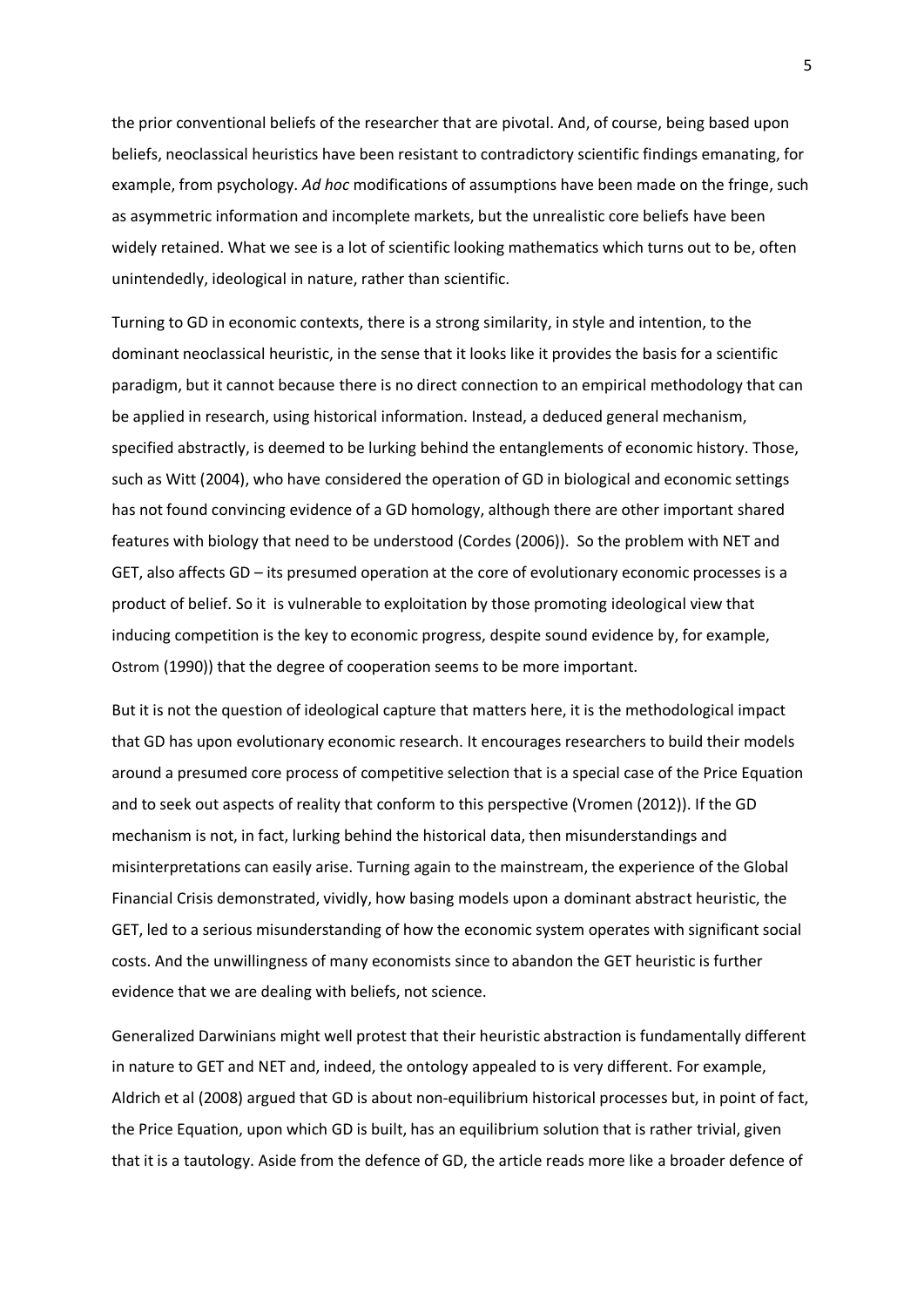the choice of an evolutionary economic perspective on economic history with competition playing an important role (Mokyr (1996)). This can only be applauded but, as with GET and NET, the abstraction is not in the historical domain and, therefore, is not very useful in empirical research that employs historical data. Of course, there will be particular historical periods where the chosen abstraction has some explanatory value in conditions that approximate the assumptions made in constructing it. 'Ways of thinking' are, after all, products of people experiencing actual cases and abstracting from them, as Leon Walras did when observing the operation of the Paris Bourse. But, in the rough sea of unexplained historical dynamics, a favoured heuristic may turn out to be no more than a special case that was, unjustifiably, generalized.

So the problem with GD in economics is that it belongs to a class of heuristics that that can be viewed as unscientific because they are not built upon the underlying operation of an empirically established general law (or laws) but rather beliefs based upon observations of particular cases. And what is the practical benefit? For example, it is not necessary to invoke the GD heuristic to tell a researcher that competition operates in economic evolution, nor do we need GD to tell is that there is variety and replication. A good scientific heuristic tells us more than the obvious, it should enable us to discover counter-intuitive understandings that can result in the formulation of novel hypotheses that are not obvious. GD doesn't seem to do this in economic settings, partly because the conventions used, and primarily developed in biology, are difficult to define and identify. As Hodgson and Knudsen (2010), admit, use of the replicator/interactor distinction is difficult to operationalize (Levit et al (2011)). There is no denying that competition is a process that operates in the process of evolutionary change. What matters is what it actually constitutes in socio-economic systems. References to struggles for scarce resources, etc., are not enough.

There is no issue with the Price Equation upon which GD is constructed. The use of tautologies with systemic meaning have proven to be useful in theory development in economics, as was the case with Harrod's growth equation, which enabled the development of the radically different growth theories of Robert Solow and Nicholas Kaldor, via behavioural hypotheses concerning its components. And there is the case of Keynes' income-expenditure identity upon which the very different post-Keynesian, neo-Keynesian and monetarist macroeconomic theories were built, again by constructing different hypotheses concerning its components. Tautologies, or identities, grounded in the logic of a complex system, are very useful in the pre-scientific phase of examining the implications a proposed theory upon the inherent logic of the system under consideration. But, if the theory in question is not founded upon an empirically verified law or historical tendency, as was the case, for example, with Solow's theory of economic growth that used the GET heuristic, then we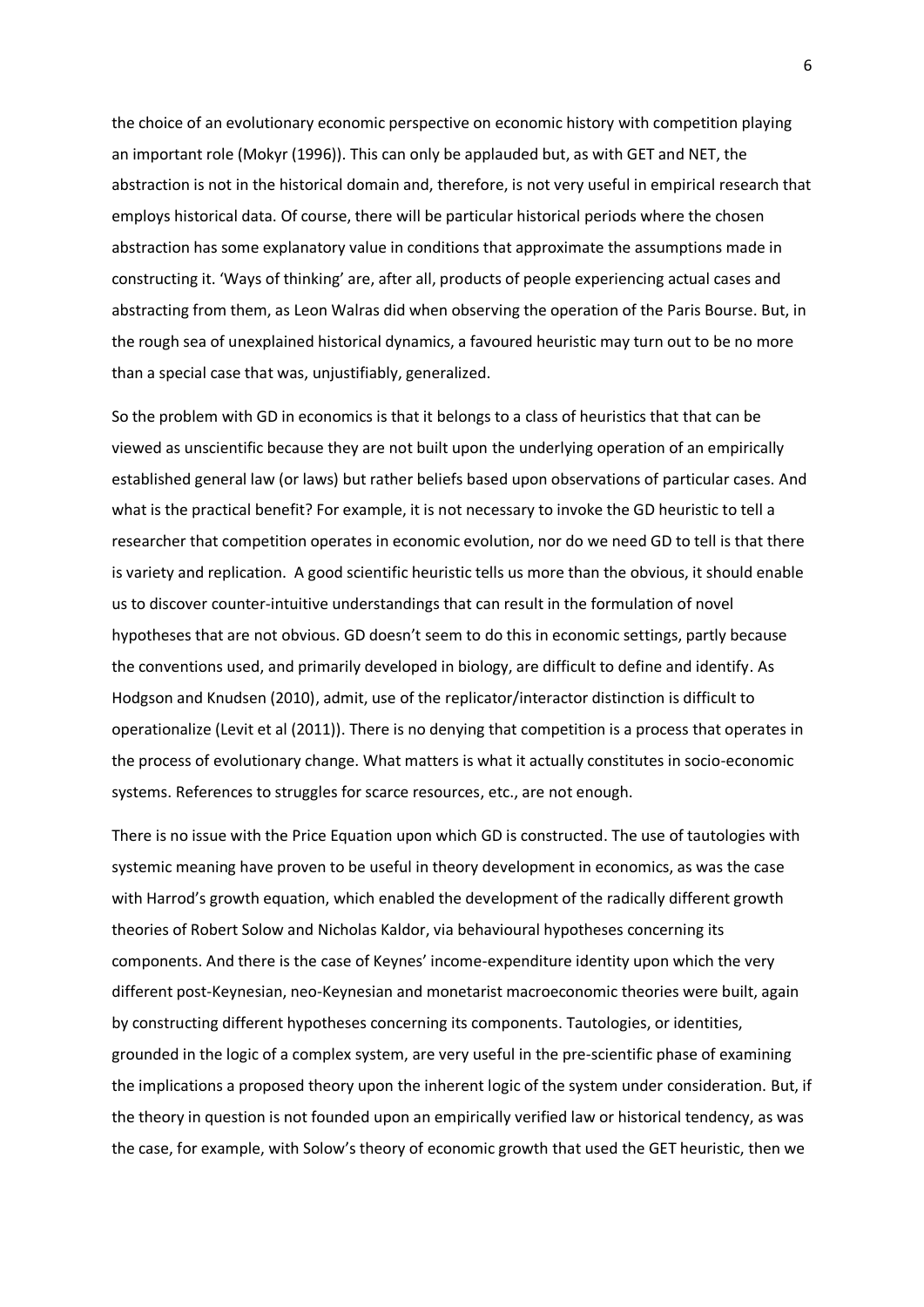are in the domain of belief, not science. We cannot conduct valid empirical tests emanating from such theories.

So the question arises: can we discover any heuristic that can provide a general analytical framework for actual evolutionary economic research? In trying to answer this question it is useful to go back to Alfred Marshall (1890) and remember his warnings about over-using abstract, timeless generalisations in economics (Foster (1993)). To him, neoclassical economic theory was a heuristic only relevant to research in particular settings and he knew that non-economic factors had also to be taken into account. So, for example, culture and institutions were important for Marshall in clarifying the restrictions and opportunities that an economic decision-maker faces. He also knew that NET is not very relevant in states of uncertainty where evolutionary processes are operative. However, his informal representations of economic evolution were more self-organisational than Darwinian (Foster (1993)). But most neoclassical economists did not build upon his evolutionary intuitions and his associated concern with the role the rules embodied in culture and institutions.

Instead, it was Veblen (1898) and the American Institutionalists who were to stress the importance of institutions, and the cultures within which they sit. And Darwinism, as understood in the early 20th Century, was used as an analogous way of conceptualising competition that was starkly different that adopted in neoclassical economics. But it was not seen as the primary driver of economic evolution. It was creativity and cooperation that were central. Later institutionalists, such as John Commons, would cease to use the Darwinian analogy at all. For him, culture and institutions were not the product of random mutations and the replicator/interactor distinction was not made. Institutions and other socioeconomic rules were viewed as deliberative constructions and, therefore, endogenous in the economic system. So the conditions for Darwinian natural selection were mostly absent. Through the later lens of the Price Equation, the tendency of differential growth to lead to dominant rules was primarily self-organisational: what Hayek (1973) was to label as "spontaneous order" in the more restrictive neo-Austrian sense. In neo-Darwinian language, interactors devise new replicators and these are adopted by other interactors in a historical feedback process that contains both cooperative and competitive elements.

But such a perspective pushed economics towards the study of history and away from looking like a conventional science. And institutionalists paid a heavy price for this, losing the influence they had on policy in the early 20<sup>th</sup> Century in the United States. By the 1950s, they were virtually eliminated from the mainstream of the economics discipline. So not having a general 'scientific-looking' heuristic had fatal consequences, even though it had been institutionalists, such as Wesley Mitchell,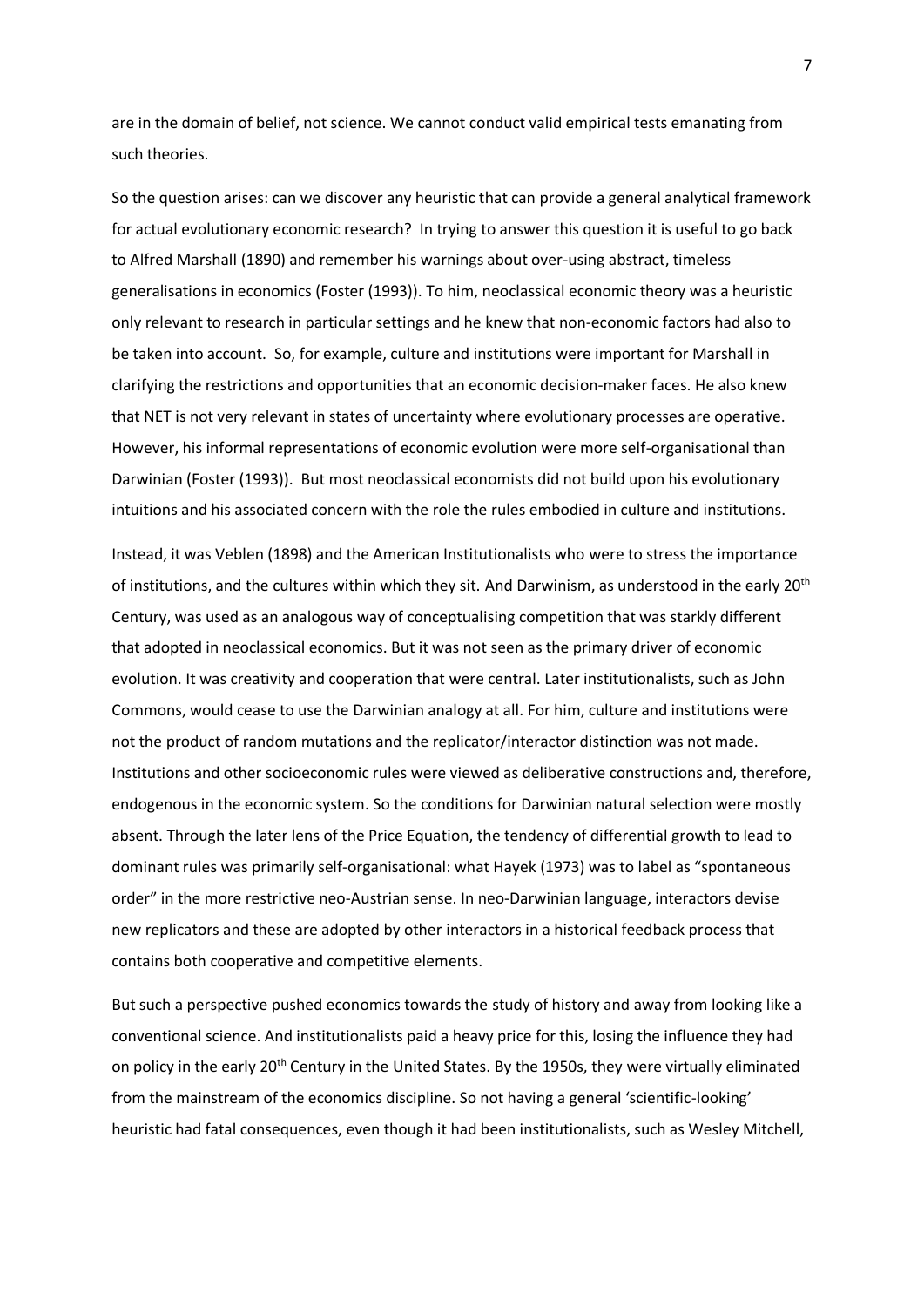that were pioneers in economic data collection and applied research in economics with two of their number, Simon Kuznets and Gunnar Myrdal, ultimately winning the Nobel Prize.

#### **3. Economic Self-organisation**

Modern evolutionary economics stems, not so much from the American Institutionalist tradition but from that of Joseph Schumpeter (1934). He admired the elegant logic of GET and NET but rejected them as very useful in understanding growth and fluctuation in economic systems. He provided an evolutionary perspective but, quite deliberately, did not apply a Darwinian analogy. His ontology was different: he saw economic evolution as primarily about creativity and cooperation. So he focussed upon entrepreneurship and innovation, which we can now identify as an early acknowledgement that economic growth is a self-organisational process (Foster (2000)). For him, economic evolution was characterised by coherent historical phases of growth of different lengths and intensity. The longer upswings were attributed to the actions of entrepreneurs diffusing innovations, with a focus upon technological, rather than cultural or institutional, innovations undertaken in states of uncertainty. However, Schumpeter's evolutionary perspective, despite his fame and influence in the United States, was ignored by most mainstream economists in the post-war era. He offered no heuristic that could compete with the mathematics of NET and GET. Instead, his ontology became of interest to researchers in business schools, rather than economics departments, where entrepreneurship was of central interest. When we look at the burgeoning literature on entrepreneurship and innovation, we see very little evidence that researchers used a Darwinian analogy, never mind the GD heuristic.

If evolutionary economists cannot use an abstract heuristic like GD to do science, because there is no direct connection between it and established laws or with the historical data at our disposal, where do we go? The answer starts with the Second Law of Thermodynamics, as does modern neo-Darwinian theory in biology. If we build upon an established physical law, we are on our way to providing a heuristic that can yield a scientific paradigm. All economic systems that we observe are subject to this law and economic structures within them are built deliberately to negate its operation through the absorption of free energy to maintain structure and to do work. So when we argue that economic systems behave as dissipative structures, we are not dealing with abstraction, but with recurring processes that we can readily observe in real time. Here, were really are dealing with a homology across disciplines.

The dissipative structures that we deal with in economics are of a different kind to those observed in physics or biology (Allen (2005), Foster (2005a), Witt (2004)). They involve the deliberate application of acquired skills and knowledge in the design, construction and operation of economic structures.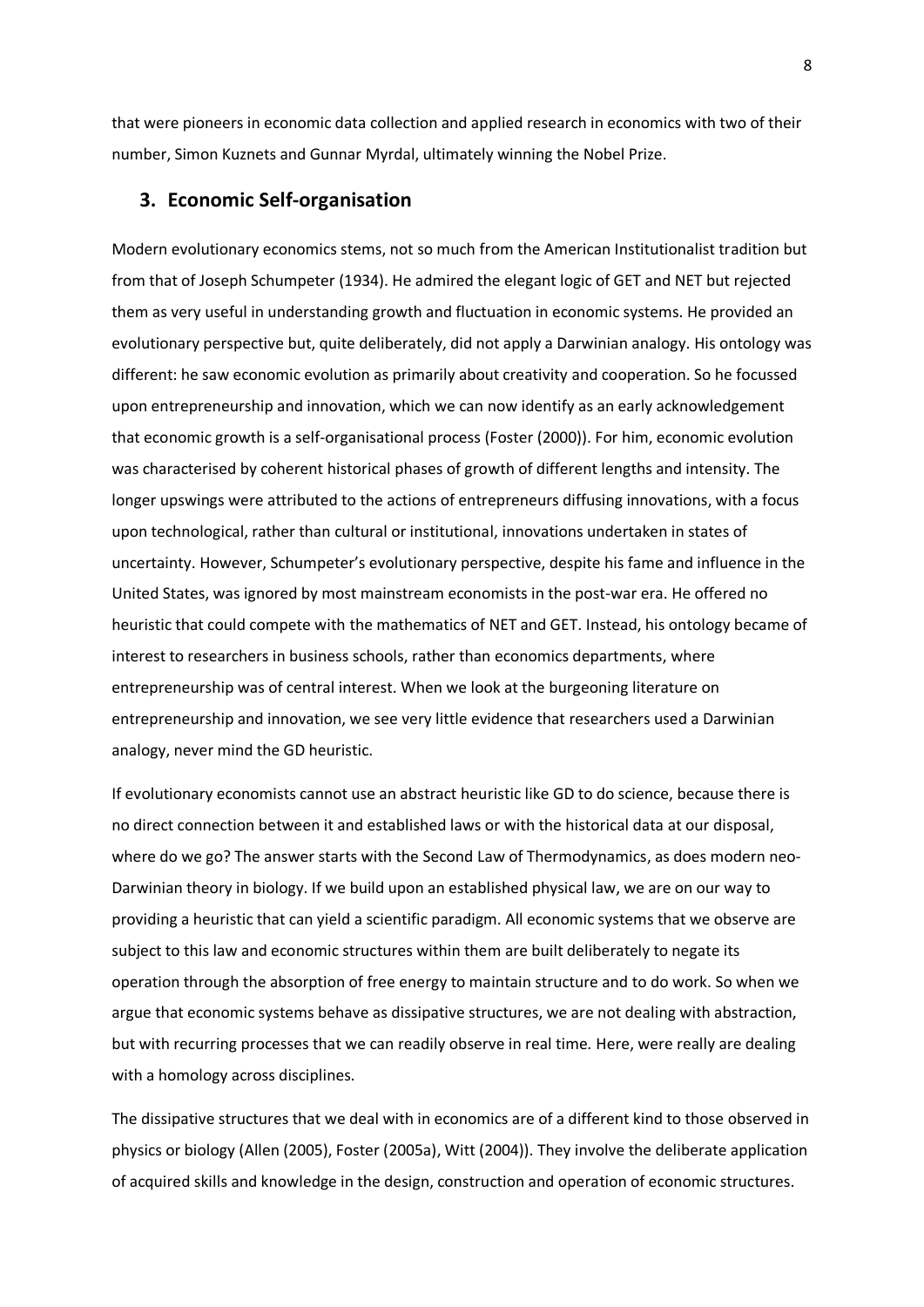Such structure is a product of the imagination, in which an aspirational goal is formed and systems are constructed to try to achieve such a goal (Foster (1987)). Whereas biological dissipative structures directly seek out energy gradients to exploit, economic dissipative structures try to discover knowledge gradients that can enhance their capacity to exploit new energy gradients. This involves either the entrepreneurial discovery of innovative new connections between existing elements (Kirzner (1997)) in a complex system or new connections with new elements conjured up in the imagination (Shackle (1972). This is the process of economic self-organisation, whereby an entrepreneur and her team can make an economic structure more complex and larger without exogenous intervention (Foster and Metcalfe (2012)).

Complex systems theory tells us that it is essential for survival that economic structures are ordered and, thus, have prior commitments in each time period and, therefore they must exhibit some degree of time irreversibility (Arthur (2014), Gillesa et al (2015), Foster (2017), Robert et al (2017), Witt (2017)). But we know that such rule-dependent structure cannot be sustained indefinitely: the operation of the Second Law of Thermodynamics is not always very obvious but this law truly does lurk in the shadows. The existence of this law means that all dissipative structures must organise to try to nullify it via maintenance, repair and replication. Biological structures rely upon reproduction to replicate but economic structures have no strict equivalent to a genome. But they do have a founding structure, that is, to some degree, irreversible, that can be decisive in determining life and death (Hannan and Carroll (1992)). However, such systems are not fully closed and new knowledge gradients are always available to enable some economic structures to survive, not by replicating themselves but by adapting their core structure.

Entrepreneurship results in the emergence of new structure and the adaptive potential of existing ones. But this always involves tension because it is the polar opposite of pre-committed, meso-rulebound behaviour that is necessary for the structure to function effectively (Dopfer et al (2004)). For this reason, much of entrepreneurship that involves radical innovation occurs in emergent, not existing, structures. And, because entrepreneurship is mostly conducted in uncertainty, there must be a great deal of failure (Lane and Maxfield (2005)). Discovery of exploitable knowledge gradients is not easy (Nelson (2016)). Most failure is not because of the operation of competitive selection but because entrepreneurial plans turned out to be non-viable.

In biology, it is argued that random mutations are 'mistakes'. In other words, the main evolutionary story is based upon the emergence of genetic errors. But in the economic case, this is untenable: entrepreneurial efforts to develop new products and new technologies are not errors, they are deliberative choices. But neither are they rational, in the standard economic sense of the word,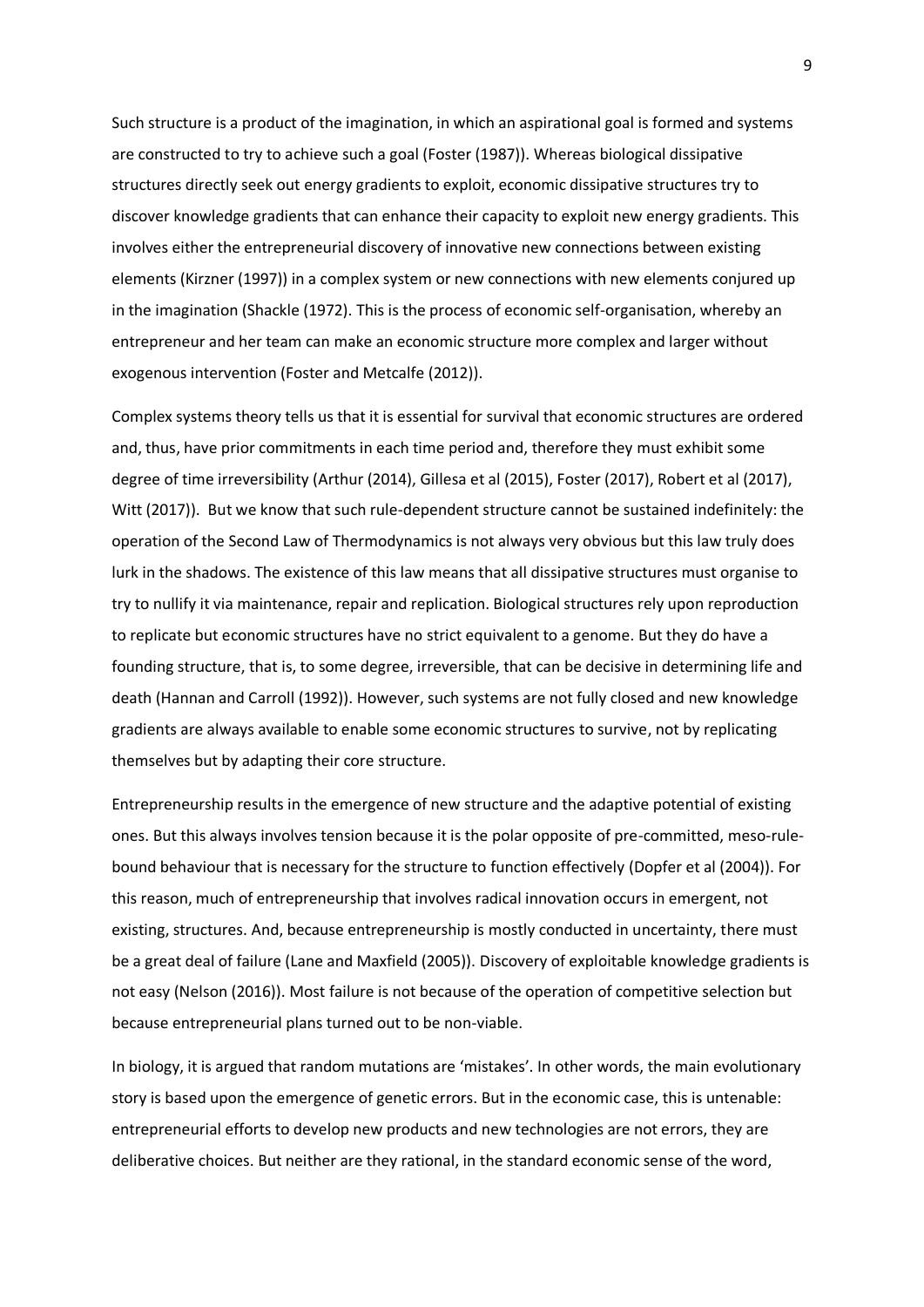because, as noted, they are undertaken in states of uncertainty. Exploration, experimentation and inductive tinkering are the kinds of behaviour that *homo creativus* exhibits as she seeks to achieve an aspirational goal (Foster (1987)). Just as we are hard-wired to maintain order in the complex economic systems that we inhabit by adhering to meso-rules, so we are hard-wired to search for, and enter, new market niches, if the rules permit us to do so. It is this emotional driver that is the 'micro-foundation' of self-organisation, as recognised long ago by, for example, Veblen (1914/2006) and Scitovsky (1976) and confirmed in much of modern behavioural economics.

### **4. Niches and Scale**

Economic self-organisation offers us a distinctly different heuristic to GD stemming from a different ontological view of evolution in economic systems. For economic self-organisation to occur, there must be an available market niche to enter (Kauffman (1993), Gatti et al (2020)). What is meant by a niche in a complex system is an opportunity for gain through the application of a set of connective rules that can be technological, organisational or operational, or some combination. However, there is a key difference between biological and economic self-organisation. With the former, niches tend to be exogenously available as exploitable connections between existing elements in complex systems. With the latter, new connective structures can be created endogenously to attain new aspirational goals in uncertainty (Shackle (1972)). So, knowledge gradients are not exogenously given, they are created, opening up new market niches. Typically, a business that fully occupies an existing market niche has the power to eliminate product or process variations that are viewed as a threat. This defence against mutations is also observed in biology. In economic systems, even when there is deliberate choice and preparatory research is conducted, we observe many, seemingly foolish, attempts by entrepreneurs to enter already full market niches. But this need not be irrational. An entrepreneur can imagine that she is actually entering a new market niche, that the niche is not full, but growing, or that production costs can be under-cut, under-estimating the economies of scale mountain that has to be climbed to be price competitive with existing dominant players, even if they are inefficient. Knowledge problems abound in uncertainty. So, be it in a biological or economic context, for a mutation to develop and survive, it must find a new niche, or a segment of an existing full niche that is open because it is of marginal interest to the dominant player(s) because of its low profitability. So it is not competition that results in the emergence of variety, it is the *avoidance*, intentional or otherwise, of competition (Ulanowicz (2009)).

In an open market niche, an entrepreneur seeks cooperation. She has to create an economic organisation as a cooperative network structure in which there is specialist diversity of function. And external network connections are forged via contracts. In an open market niche, this is a story of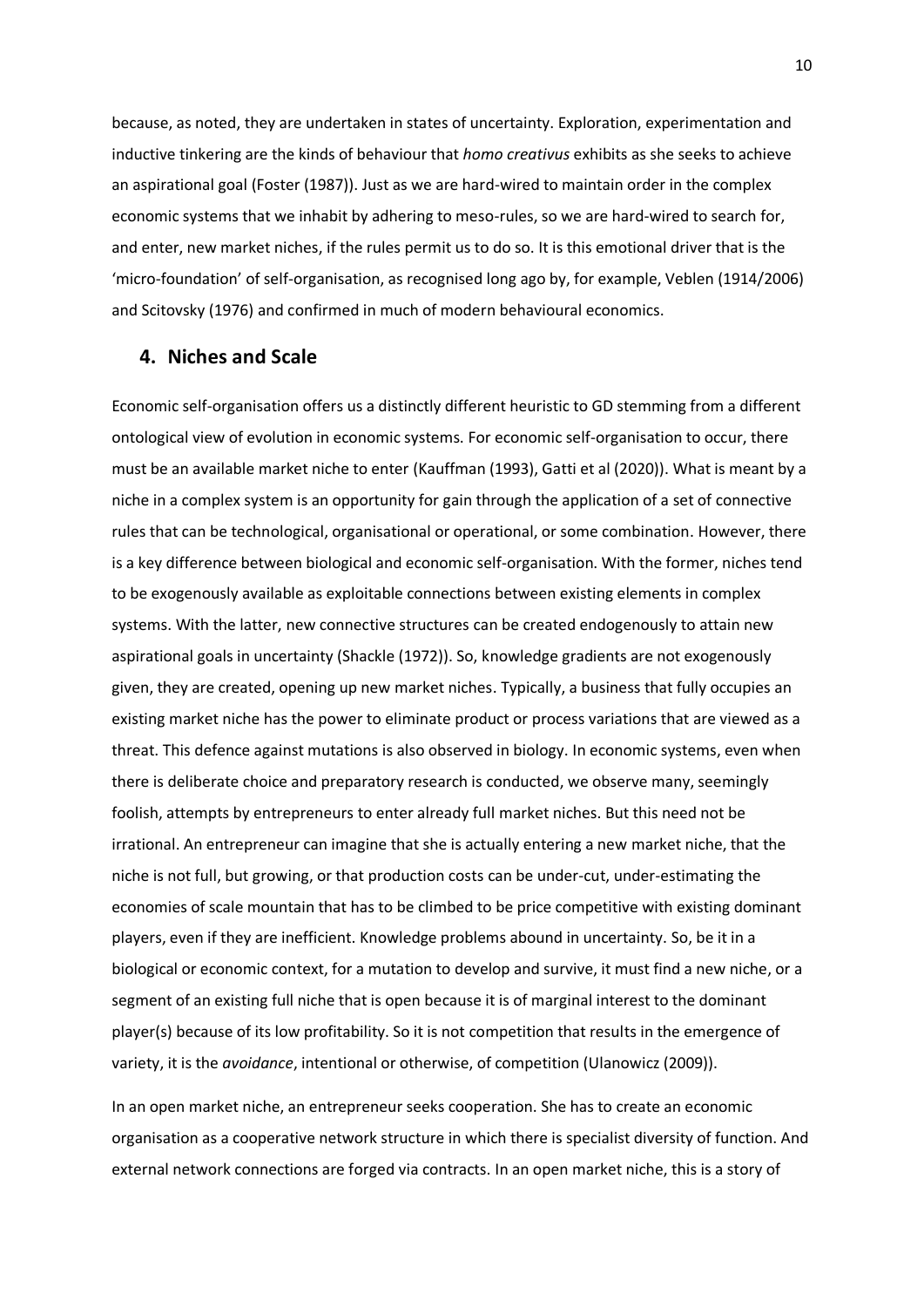cooperation, both within a growing entity and with other players. Growth is fundamentally important because it is static and dynamic economies of scale and scope that are decisive and these can be achieved by merger and cooperative agreements. At the same time, the spread of adoption of the relevant new rule (or rule set) creates a meso-rule and results in external economies of scale. There is a great deal of evidence in the business literature of such processes in open market niches (Malerba (2006), Klepper and Malerba (2010)). So economic evolution, and associated growth, involves both quantitative and qualitative changes that are both creative and cooperative. Both are vitally important. Increasing scale yields reductions in unit costs and qualitative change yields improvements in product quality and/or productive efficiency. Both involve creativity of some kind with incremental innovations in production and marketing via experimentation and the application of skills and knowledge acquired elsewhere. Of course, luck also plays a role but it is just an 'error term' in an otherwise non-random process.

Luck (randomness) is not a primary driver of economic evolution, even though improvements in products and processes involve much tinkering rather than planning. All such tinkering is not random because it is goal related (or teleological) and it still involves experimentation based upon existing non-random skills and knowledge (Ferrer-Cancho et al (2003)). There is an accumulation of modifications, built upon previous modifications, directed towards a goal. So it cannot be an optimal path to an optimal outcome. Neither is it the other extreme, just competitive selection at work in the face of randomness. What matters is scale. Fully in line with the Price Equation, the entrant that grows fastest will tend to dominate and, when a market niche is full, it is the scale of the incumbent that deters entry, not the intrinsic quality of process or product. And static and dynamic economies of scale are facilitated by specialisation, as Adam Smith (1776) pointed out long ago in his pin factory example. But as soon as we concede that scale is critical (Arthur (1994), Young (1928), Knudsen et al (2017), Lipsey (2018)), we find that cooperation, collaboration and complementary interactions are viable processes to achieve, and share, the fruits of scale economies. And this was understood even by early neoclassical economists, such as Alfred Marshall, who noted that economies of scale would mean cooperative mergers and knowledge sharing would occur to get to a dominant situation.

Now, in the process of entering a new market niche with a new rule set, competition should not play much of a role initially because the niche is mostly empty. Creativity and cooperation should be the primary drivers. And humans are unusually good at both (Bregman (2020), Hare and Woods (2020)). As the market niche fills up, competition should begin to play a more important role. But, even in full market niches, we know that it is often the case that oligopolists engage in implicit and explicit strategic cooperation in price setting and erecting barriers to entry. So, again, collective avoidance of competition is often the priority. This is not in the Darwinian playbook. However, should the market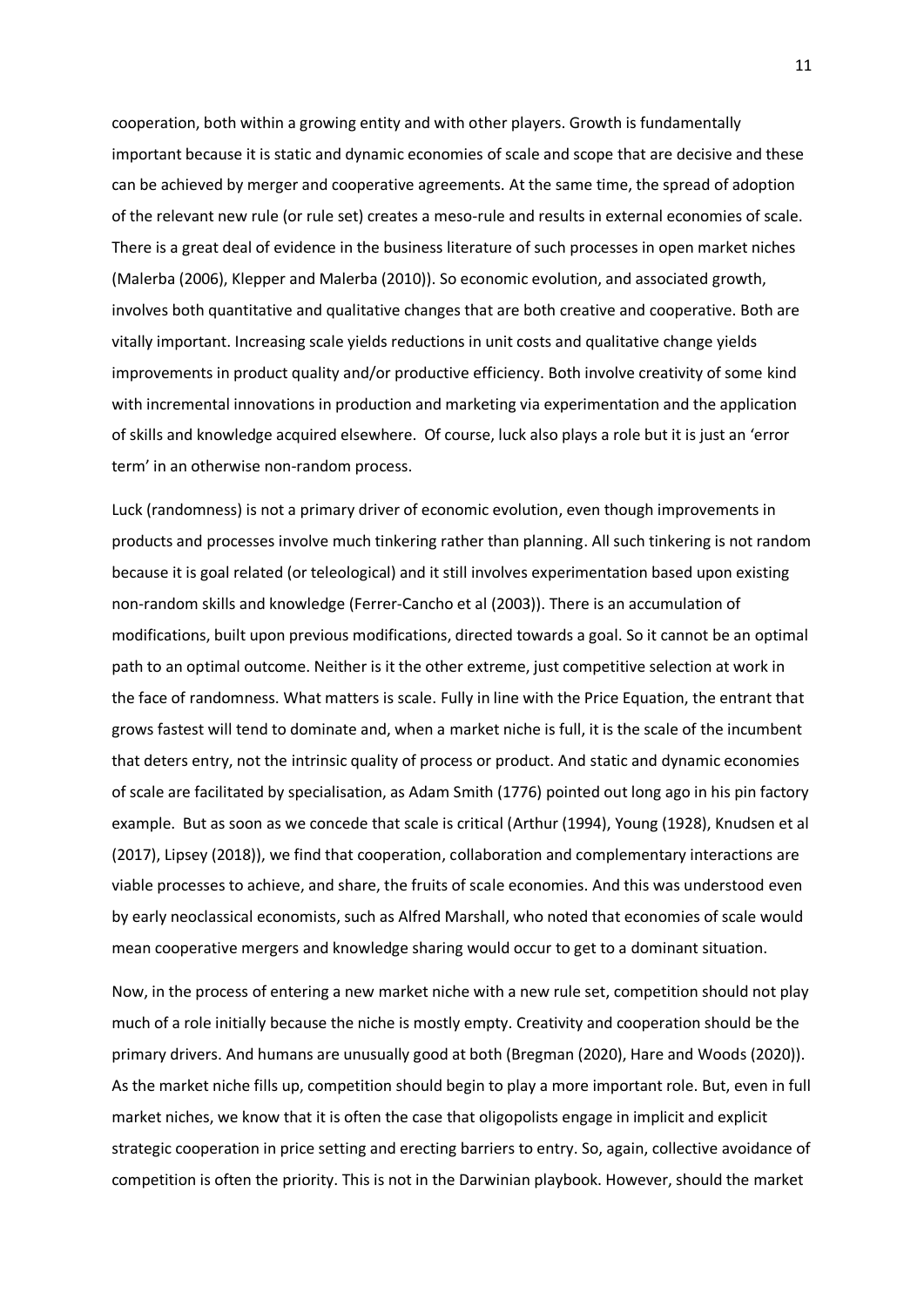niche shrink for some exogenous reason, we can expect an eruption of battles for survival of the kind that Schumpeter discussed, not the smooth diffusion processes that we observe in growth phases. Who wins will be very historically contingent and subject to fitness in conflict, not the relative fitness of products and/or processes.

Let us consider entrepreneurial entry into a new market niche, or part of a niche that the existing players have neglected or abandoned because it is uneconomic. Scale of production starts small but, as it increases, unit costs fall and qualitative change in the product and/or the production and marketing processes, also takes place. Expansion in demand is, initially, financed by spending shifts from products elsewhere in the economy that have started to become obsolete. The emergence of novelty requires there to be a dual of obsolescence somewhere in the economic system that facilitates the transfer of expenditure. So, initially, substitution of spending in an adjacent market niche can be very small and difficult to spot in a growth context. But, as scale increases, qualitative change is also ongoing and economies of scope can result in the creation of a modified product with qualities that make it directly competitive in an adjacent full niche.

For example, Christensen (1997) discussed how, in the USA, small steel mills, with a new set of connective rules for manufacturing steel, entered the low grade steel market that US Steel was not interested in because of cheap imports. Eventually they improved productivity and quality to such an extent that they began to take market share away from US Steel in the higher quality markets. So, innovation in small plant production processes initiated a self-organisation process that, ultimately, led to a severe decline in the market share of US Steel, the dominant player. It was not eliminated, it adapted to become smaller and more specialised in a more efficient steel industry. But it is oversimplistic to see this as natural selection in action. The mutation was not random, it arose from the fact that entrepreneurship and innovation enabled entry into an adjacent open niche which, in turn, enabled further incremental innovations, explicitly designed to challenge the dominant player. But there is no reason why US Steel, which was structurally inert and lacked new knowledge, could not have engaged in merger or takeover to internalise the technological shift and neutralise the market threat.

When a business is established in an adjacent market niche and begins to secure market share because of product development, it cannot easily be eliminated. A common solution is a negotiated merger or takeover so that the increased variety becomes contained within one business. This strategy is often the route to survival for an existing firm that cannot easily adapt its structure to innovate. Whichever, what we see is the emergence of more specialisation, increases in variety, and scale. GD tells us little about this process. It has not occurred due to random variety-generating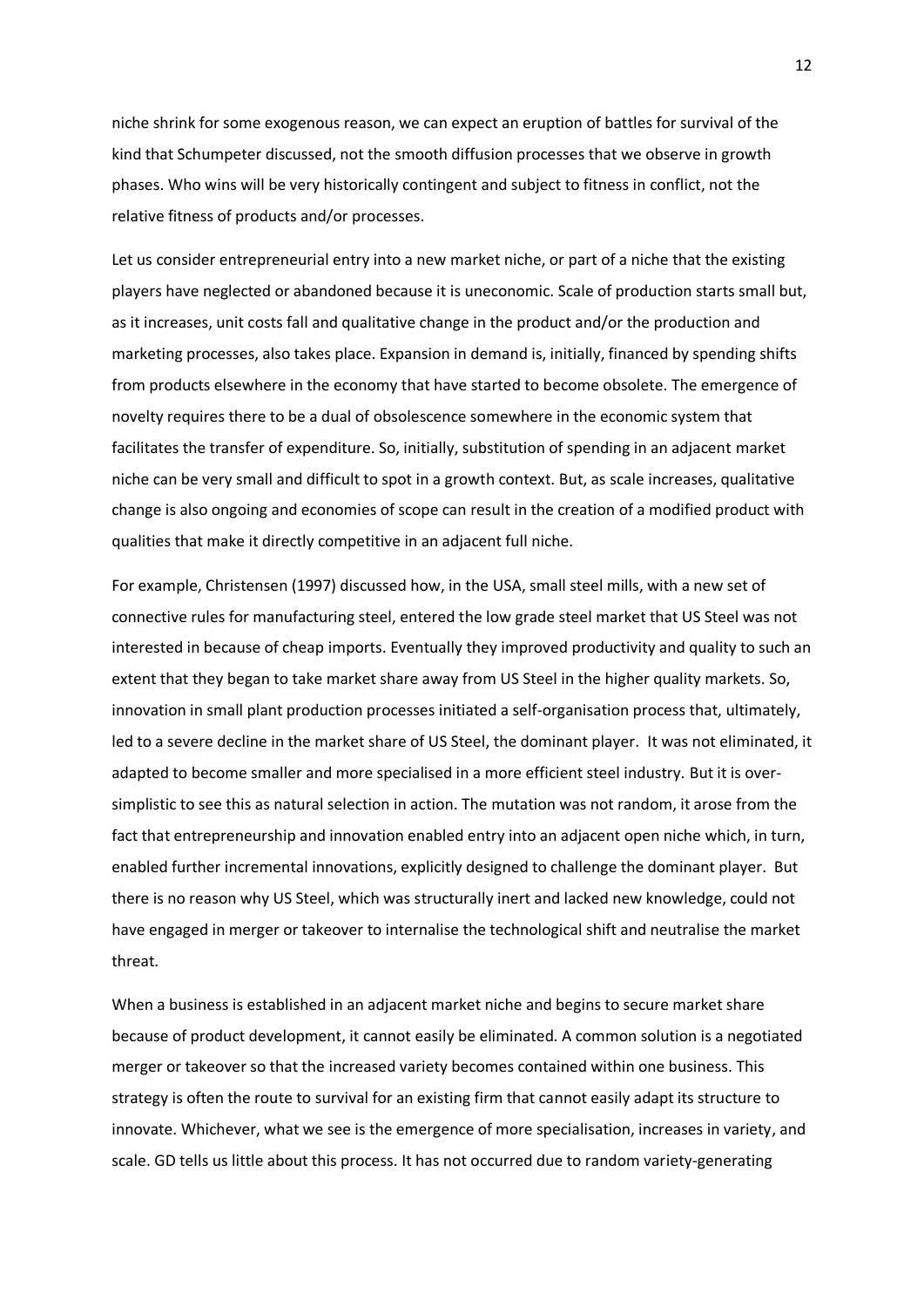process but because of the operation of a process involving human imagination, creativity and cooperation. Any shift in market share that is observed because of the emergence of competition is just a feature of economic self-organisation in a particular meso-rule context.

GD cannot tell us about this because its logic is about competition within a defined market niche. And this has always been a problem in biology - variety only emerges in Darwinian natural selection when niches are partitioned. But, with economic self-organisation, the set of market niches is not defined because they are created endogenously and, in addition, more market niches can emerge as products and processes change qualitatively as self-organisation proceeds. If a large number of new market niches open up, these can be complementary, instead of competitive, with existing market niches (Gatti et al (2020). So we can have scenarios where existing players lose market share but are more than compensated by the growth enjoyed through their entrance to emergent sub-niches. So a competitive process in such a case, leads to specialization rather than elimination. There is mutual benefit (Dopfer et al (2016)).

Some new market niches are complementary with existing niches from the start. For example, toll roads were novel in the UK in the 19<sup>th</sup> Century. This new innovation initially involved higher fares for passengers but this was more than offset by the benefit of quicker and more comfortable services. So, at the time, the emergence of the toll road innovation was entirely complementary with the existing horse and carriage transportation niche. Both could access the expenditure that was transferred from other goods and services of all kinds. Connective infrastructure has been a particularly important innovation that has been complimentary to products in existing market niches (Lipsey and Carlaw (2020)). Complexity theory tells us that increasing connectivity between elements in a network will always increase value (Witt (2017)).

The mobile phone is an example of a novel innovation that has expanded the connective infrastructure. Whereas, innovation diffusion in the product or process space by businesses is an example of micro-self-organisation, this is a macro version that involves mutual benefit (Dopfer et al (2016)). Railways, roads, power grids, telephone networks, the postal service, the internet, etc., are all examples. Although, these innovations took share from existing businesses, to some degree over time, they enhanced many other existing market niches. For example, the internet has rendered letters almost obsolete, but it has had a massive complementary effect on parcel services allowing postal services to survive and even expand. It is another example of emergent specialisation (or variety) and gains in scale and value.

So, economic self-organisation, via the discovery and exploitation of new niches yields new variety via specialisation and scale economies (Saviotti and Pyka (2004)). However, there are some cases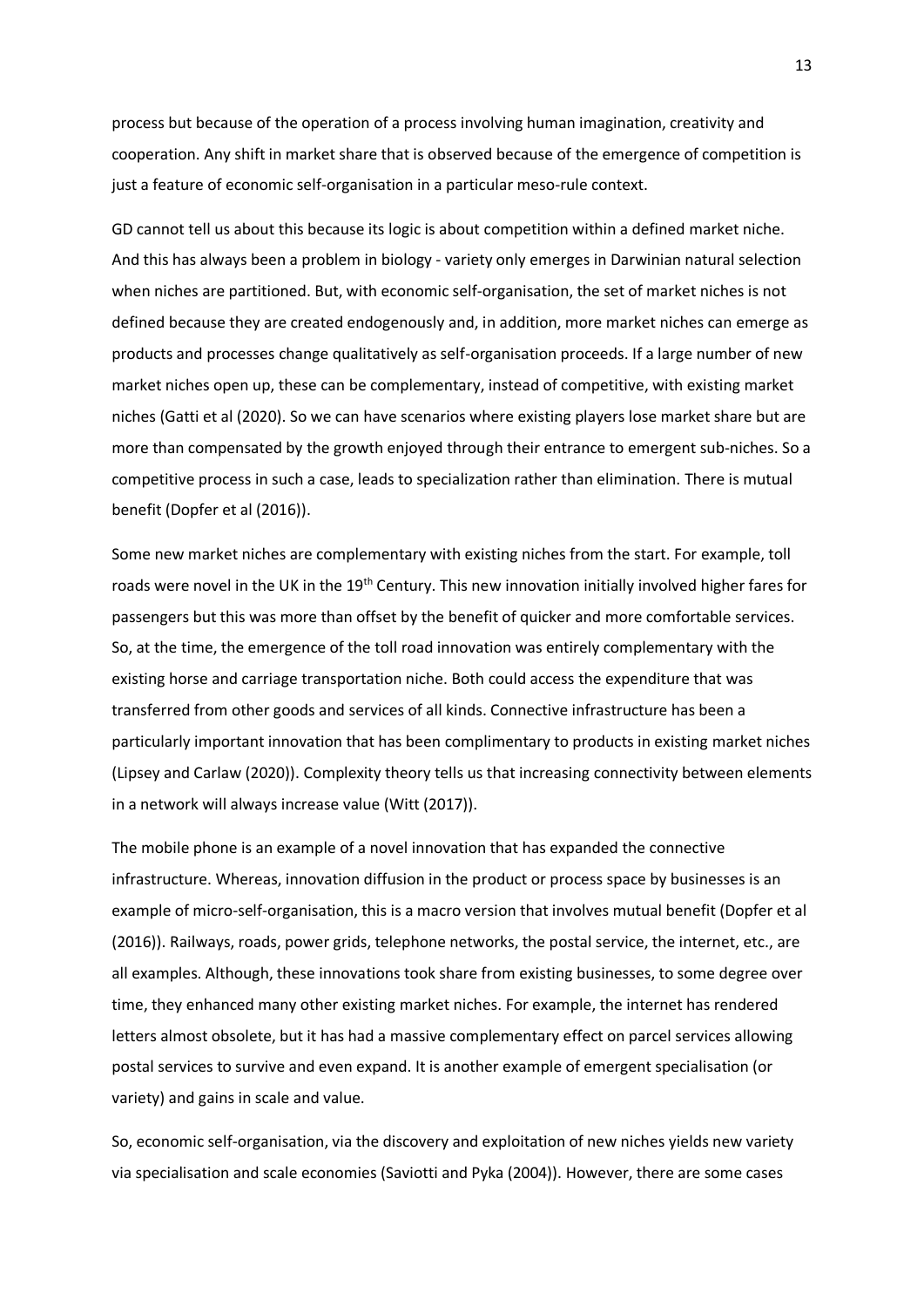where a business in an existing niche is not turned into a specialism but eliminated entirely. This is the opposite of the complementarity case and it is the one that GD relates to most closely. An example is the replacement of horsepower by the combustion engine in the early 20<sup>th</sup> century. Initially, the application of the combustion engine was only for 'horseless carriages' that were only bought by the rich as expensive leisure goods. Although they did substitute for horsepower in this context, they did not seem a threat to the many industries built around horsepower applications. But, as diffusion got underway, the unit cost of the combustion engine and the products they powered fell and the range of new applications increased. There came a cost point where a range of existing horsepower niches could be entered.

In the US, the personal transportation crossover was probably the Model T Ford. Not only did it offer a novel form of transportation in cities for those who found it not feasible to use horses that had to be fed and stabled, but it also replaced existing horse and carriage combinations and did so quite rapidly in the early 20<sup>th</sup> Century. In addition to the advantages of dynamic and static economies of scale and scope, the cost of gasoline, relative to pasture and hay, also declined markedly, again because of economies of scale in production, distribution and storage. Being much smaller than a steam engine, applications were devised that substituted also for labour power, just as the horse had done. Some involved entirely new market niches, such as air-travel which, again, did not initially threaten long haul passenger sea travel but eventually eliminated it, apart from cruising.

This case of fossil fuel combustion/horsepower substitution does seem to approximate the GD representation of economic evolution. There was little complementarity between the old and new technologies and the replicator/interactor distinction was approximated with large effects upon existing interactors. Large numbers of people lost their livelihoods with corresponding shortages of skilled labour in operating and servicing combustion engine driven products. This seemed to contribute significantly to the political upheavals and associated cultural shifts in the early 20<sup>th</sup> Century. Again, we see how the expansion of novelty and obsolescence go hand in hand. And the changes were radical: cities were transformed in scale and complexity and agricultural productivity increased dramatically contributing to massive rural-urban migrations. By the 1950s, in the US, the combustion engine had replaced almost all horsepower applications and opened up many more complementary sub-niches, leaving only very specialised horsepower applications in very rough terrains and leisure activities. Although GD can be enlightening, in a pedagogic sense, when investigating the replacement of certain general purpose technologies (GPTs) (Lipsey et al (2005)), it cannot provide a methodology to track how change actually occurred. Even in the case of the rapid replacement of horsepower by the combustion engine, the opening up of a host of new market subniches blurred the competitive dynamics that were clearly operative. And it was not a simple story of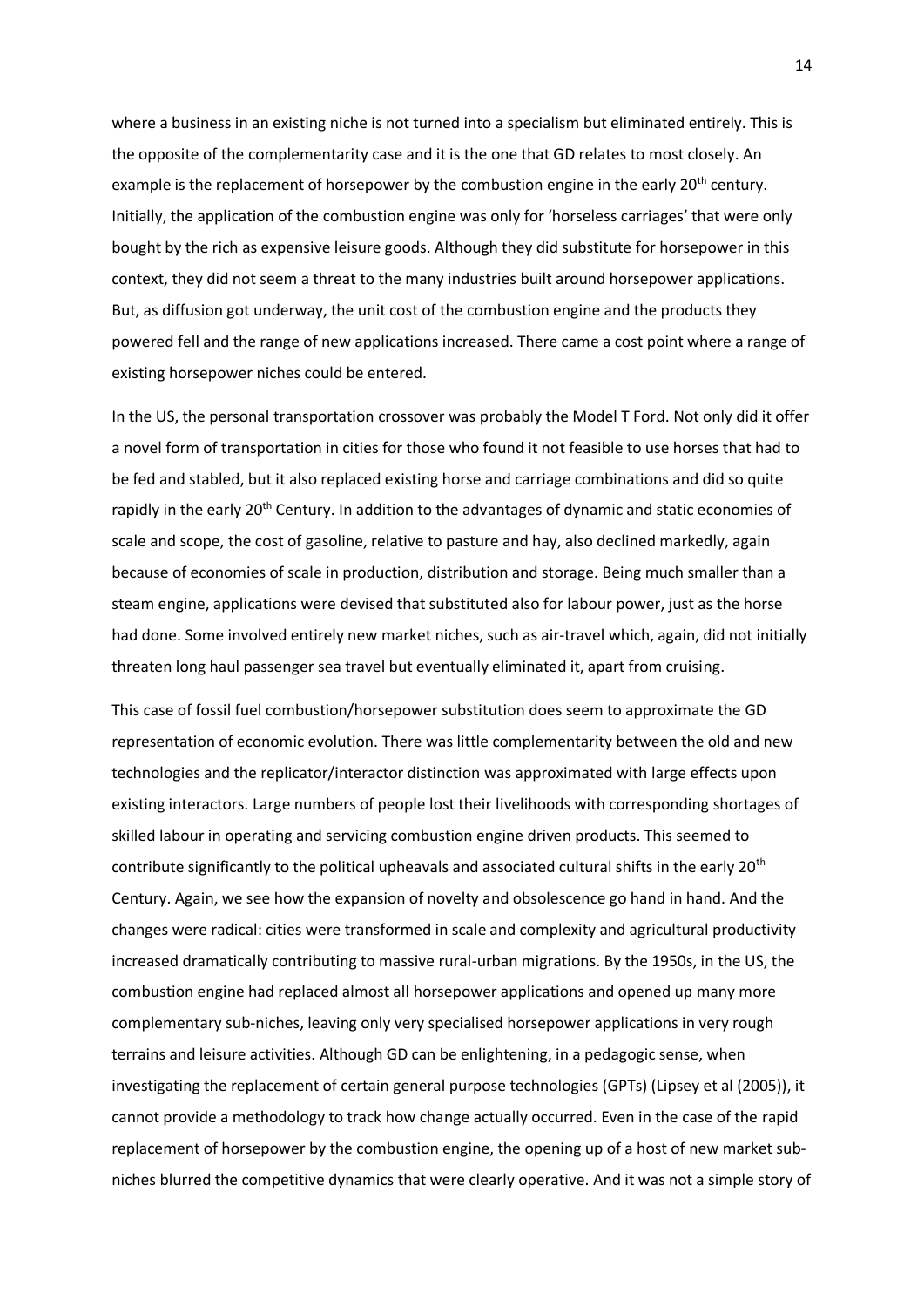replacement and dominance. The very core of the economic system was disturbed, precipitating conflict between vested interests and the ultimate emergence of modified socio-cultural rules to curb such conflict and to facilitate, or suppress, the wide adoption of the new GPT.

GD cannot tell us about the socio-political upheaval and the economic consequences of such a competitive process because it is situation specific. Although what occurred was roughly in line with GD thinking over about a half century, it was actually a process that involved diffusion, obsolescence, expanding and contracting niches which GD has little to tell us about. All GPT transitions involve some degree of socio-political disturbance because they involve winners and losers. The structural commitment that all complex economic systems must have to be sufficiently ordered to function results in political conservatism. And history tells us that such conservatism has sometimes won the day with disastrous consequences (Diamond (2005)). But cooperative adaptation and structural transitions without serious socio-political problems have also been observed.

For example, the mobile phone which is, in fact, a computer, camera, phone and a host of other things has, as yet, tended not to have fatal impacts on the existing market niches that were entered. For example, landlines remain common, cameras and watches have retreated to more specialised niches and notebook computers have not been strongly affected by the advancing computing capability of mobile phones. And the same story applied, self-organisation, starting with a bulky, expensive and unthreatening executive toy, has evolved into a product which has enabled specialisation, increased variety and has opened up many new sub-niches. Neo-Darwinian selection has not been dominant because the mobile phone did not enter a full niche (landlines), but rather, it entered a mobile communications niche that yielded a bewildering expansion of complementary sub-niches. This emergence of novelty has been distinctly non-random. What the mobile phone has done is attract spending, not just from adjacent niches, but from products all across the economic system. So distant trails of obsolescence in spending patterns have diminished sales of established products in unexpected places but, along with other computer related innovations, the mobile phone has increased the efficiency of production on the margin, releasing human resources to be taken up in new sectors, and induced specialisation. So, because of strong complementarities with existing technologies, the process of structural change that has not been as traumatic as was the case with the combustion engine Instead of catastrophic job losses, it has steadily induced labour transfers from, for example, manufacturing to services. Provided that a new GPT permits an old one to survive as a specialist technology, the disruptive effects of change are reduced.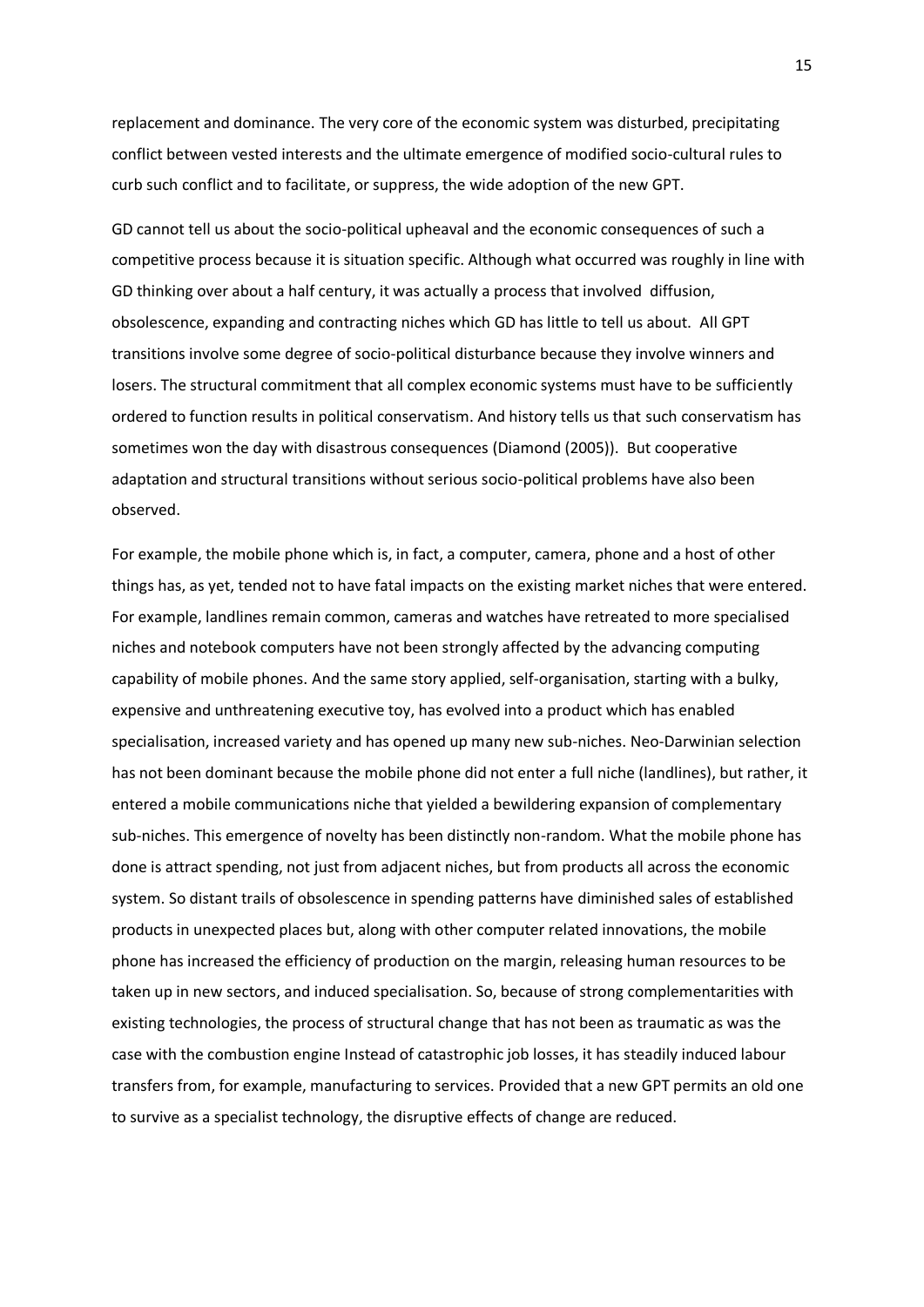#### **5. The Augmented Logistic Diffusion Methodology**

GD is a heuristic that is built upon an ontology that views change as a competitive struggle. Economic self-organisation a heuristic that is built upon a contrasting ontology, that economic change is the result of creativity and cooperation. It is built upon solid scientific foundations: the Second Law of Thermodynamics and the fact that all living systems, including economic systems have to be dissipative structures to survive and develop. Such structures must all access energy gradients, however, humans, do this by accessing knowledge gradients, not just by observing the world around them, but by constructing new knowledge, via the imagination. So, economic selforganisation is the primary driver of economic evolution. Such a heuristic has a solid evidential basis in the vast number of case studies of entrepreneurship and innovation. But a heuristic is only of scientific value if it can be directly connected to an empirical methodology that can address historical data that economic systems generate.

Any dissipative economic structure grows if there is a knowledge gradient to be exploited and growth stops when the gradient has been eliminated and the corresponding niche is full. This is a general tendency in the growth phase of a self-organisational process and exhibits itself in some kind of sigmoid growth path in historical time (Foster (2005b)). This reflects the fact that self-organisation is both self-stabilising and self-amplifying (Foster (2017)). So here we have a general empirical prediction about growth in the presence of self-organisation that can be employed in investigations of the growth of firms, industries and economies. The economic self-organisation heuristic is not grand and philosophical like NET/GET or GD. It is embedded in history and the empirical methodology, employing, for example, the logistic or Gompertz function, can only be fitted growth phases where entrepreneurship is operative and innovation is diffusing, it does not explain anything about the outcomes of the structural transitions that occur when such growth reaches a diffusional limit. That is the terrain of political scientists, historians, anthropologists, etc., investigating highly situation-specific dynamics, not economists. So the economic self-organisation heuristic must always be applied in conjunction with research findings in non-economic disciplines. Complex economic systems are structures of rules and these are supported and altered via non-economic processes.

There are large numbers of studies showing the diffusion of innovation follows a sigmoid growth trajectory over time. Many are found to follow logistic or Gompertz curves. The innovation literature abounds with examples (Rodgers (2003)). Metcalfe (2004) goes so far to argue that this observed tendency is so pervasive that we can consider it a "logistic law". But this methodology is not just for nonlinear curve fitting but one for building models that presume the underlying existence of a logistic process because of self-organisation. So, there need not be a logistic curve observable in the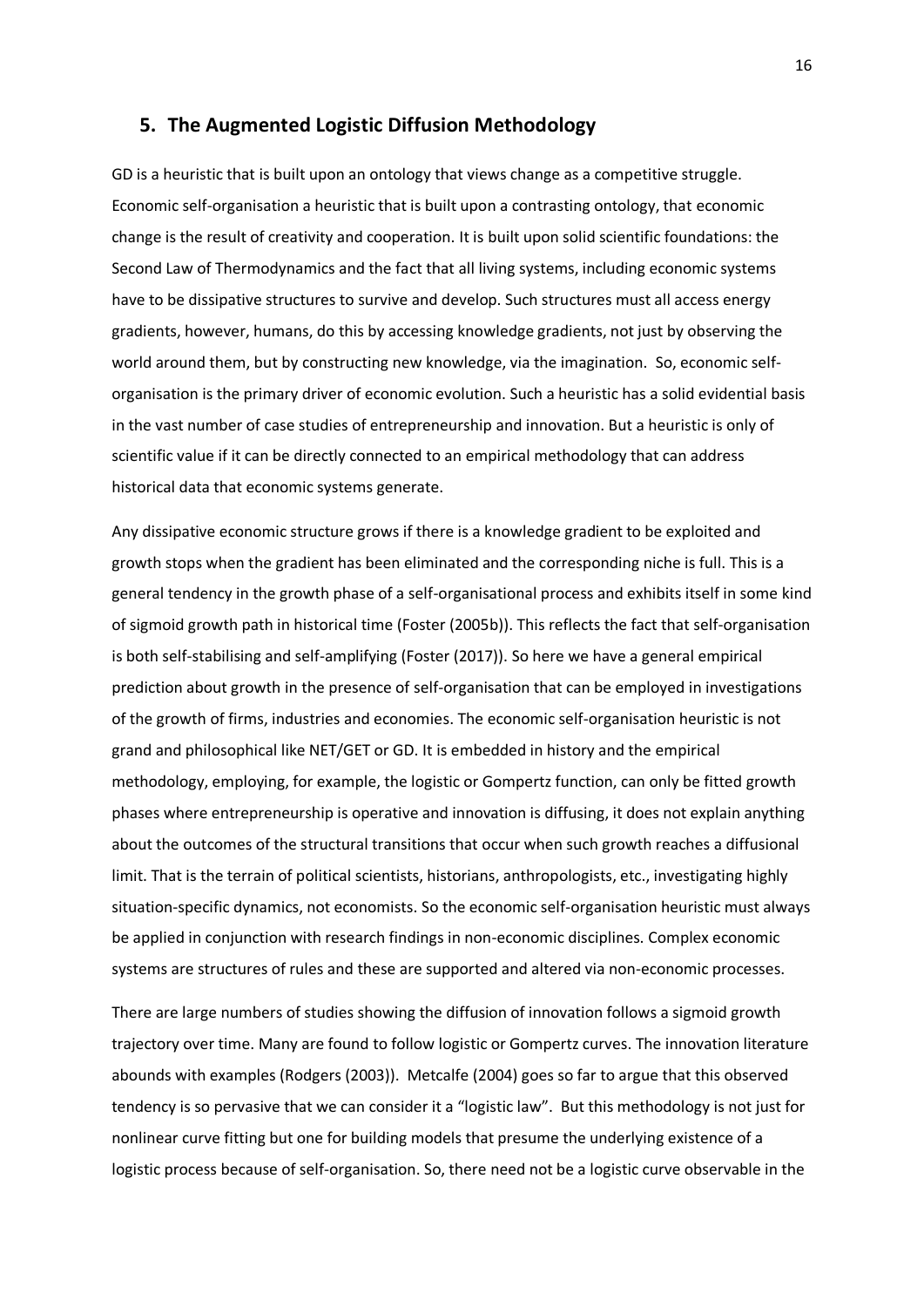data under consideration. As such, the presumed underlying logistic process must be augmented by a range of relevant variables that are hypothesised to shift the diffusion curve or the limit to which it tends. It is here that competition enters the frame. Price competition is the most common form of competition in economic systems and price information is straightforward to obtain. In Foster (2017) it is shown that there is a special, but very unlikely, case where the growth under examination is only about competition. The logistic process can be impacted by a range of other variables, economic and non-economic, and the significance of these can be tested using, for example, econometric and statistical methods, suitably interpreted (Foster and Wild (1999a, 1999b) and Foster and Potts (2009)).

Although, sigmoid functions have been estimated in a number of studies of growth in various contexts, few have connected with the self-organisational heuristic. Indeed, many are not about economic self-organisation at all, but, instead, describe quite predictable developmental processes. So it is very important that a historical narrative is provided to ensure that a self-organisation process is being dealt with. Empirical examples of the application of the augmented logistic diffusion methodology by this author at sectoral and macroeconomic levels of inquiry are: Foster and Wild (1999a, 1999b), Foster (2014), Foster (2016) and Foster (2020).

Single firm and product studies of innovation using logistic functions have been much more popular in the business strategy and organisational ecology literature but, again, not very often within the context of the self-organisational heuristic. For example, Meade and Islam (2006) show that the logistic has been popular for a long time in marketing, starting with the pioneering study of Bass (1959). Given all this, it is surprising that the pioneering research of Kuznets (1953), Griliches (1957) and Mansfield (1968) in economics, tracking innovation along logistic functions, did not lead to the later adoption of the self-organisational heuristic as the centre-piece of evolutionary economics in growth contexts of the Schumpeterian kind.

GD proponents, who tend to be reluctant to emphasise the importance of endogenous variety generation, might argue that observed diffusion processes are just competitive selection in action leading to dominant features of some kind. But the moment that it is acknowledged that mutation is non-random and that the replicator/interactor distinction rarely holds in economic settings, this cannot be so. Also, when we look at the Price Equation, and the very similar replicator dynamic model, they are mathematical constructions that are not specifically about competition, but about the outcome of differential rates of growth. But this can, equally, come about because of growth in cooperation to increase scale in an open niche, remembering Frank's (1995) acknowledgement that the Price Equation is really just a useful tautology that can be employed in the development of quite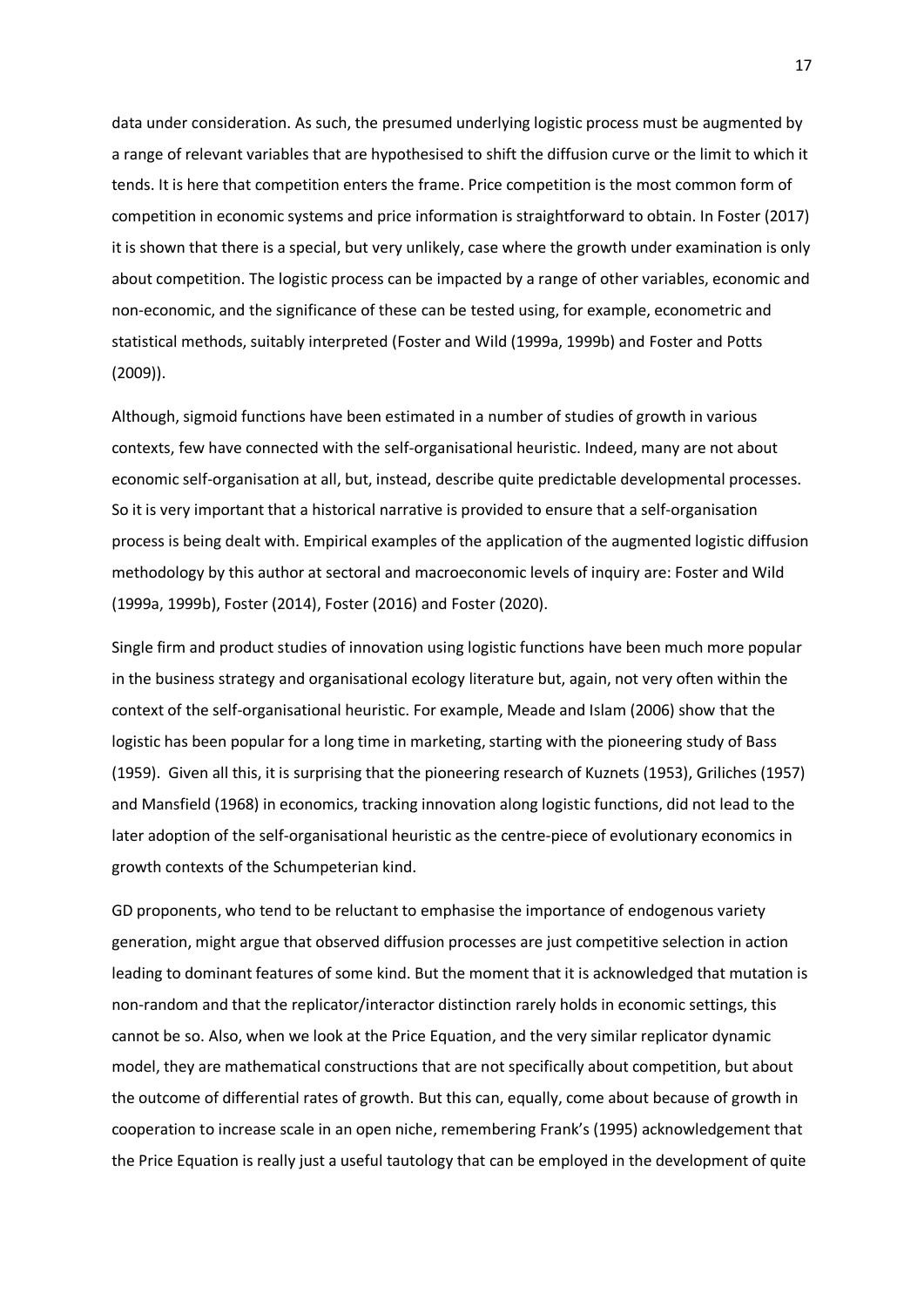different theoretical approaches. And, as already opined in Foster (2005b), the self-organisation heuristic is capable of containing all of strands of evolutionary economics as particular cases, including neo-Austrian representations of 'spontaneous order'.

#### **6. Conclusion**

Proponents of the application of GD, such as Hodgson and Knudsen (2010), must be commended for providing a clearly specified neo-Darwinian heuristic for evolutionary economics. Much confusion has been cleared up. However, just as Alfred Marshall rejected the general equilibrium representation of neoclassical economic theory as a generally applicable heuristic in empirical contexts, so GD can be rejected here on similar grounds. There is a lack of connection with an empirically established law and assumptions are adopted that disconnect the heuristic from history. Although it is fully accepted that the Price Equation can represent any evolutionary process, GD is a special case that fits well in biology where variety is largely random and there is a clear distinction between replicators and interactors. So natural selection must dominate in biological evolution. Economic evolution is different. Variety generation is a creative process and there is often no clear distinction between replicators and interactors. Self-organisational processes involve cooperation to fill new niches that are the product on imagination and creativity and, therefore, endogenously determined. And increases in cooperation, for example, in the mutual adoption of meso-rules, means that the definition of 'interactor' keeps changing, as do 'replicators' as incremental innovations and learning from experience changes them qualitatively.

Aldrich et al (2008) argue that: "Even if there is not a fierce life-and-death struggle between rival customs or institutions, some explanation is required of why some enjoy greater longevity than others, why some are imitated more than others, and why some diminish and decline. Any such explanation must come under the general rubric of selection." (P.585). So, for them, all that has been discussed here is just "selection," even though it might involve cooperation in an open niche. This is tautological generality. What Metcalfe (1998) refers to as "restless capitalism" is, in fact, about the emergence of new knowledge gradients - the generation of new structures and activities from imaginings, which are usually in plentiful supply. The notion that these imaginings, or ideas, are naturally selected, as they get taken up in self-organisational processes, is unhelpful. Good ideas spread like wildfire and result in eager cooperation to create new structures. Entry into a new niche involves differential growth and the domination of one or more meso-rule sets, but to see this as natural selection, rather than a process of self-organisation approaching a growth limit, would seem to be a contorted vision of economic evolution.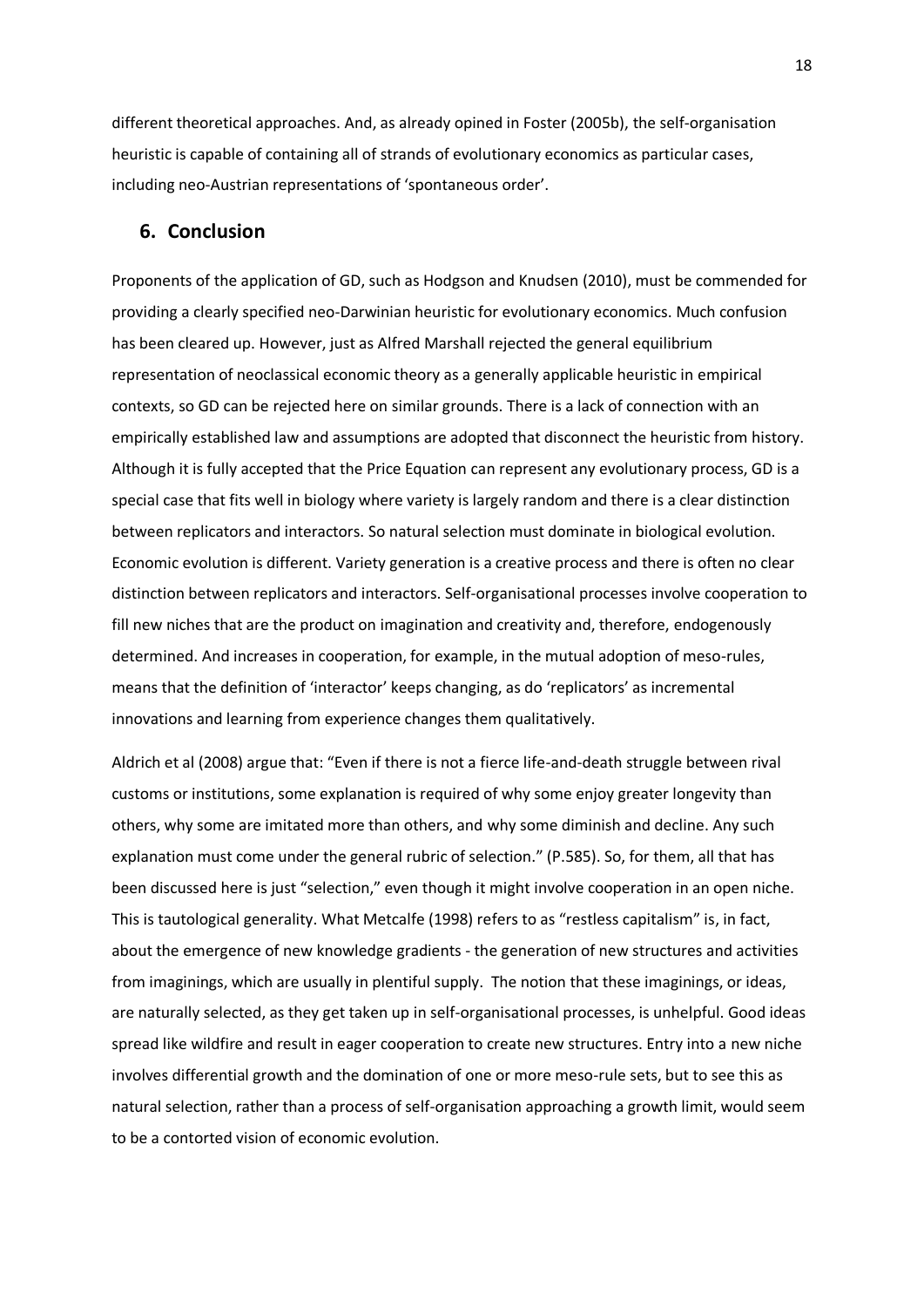Of course, there is no denying that competition is important in economic evolution but its impact varies in its strength. As soon we accept that cooperation is important, it is theoretically possible that all 'interactors' adopt the new rule set, leaving the competitive balance unaffected. However, we know that this does not happen because such 'universal cooperation' can never exist in a complex system. Incomplete knowledge and irreversible commitments to existing rule structures are pervasive, preventing universal adaptation and encouraging strategic behaviour. But acknowledgement that there exists cooperation in diffusion processes means that the distinction between replicators and interactors in a complex economic system is misleading because existing interactors can copy new replicators and, in turn, replicators can be improved as interactors adopt them. This is self-organisation in action.

Building a heuristic out of an observed historical tendency operating in complex economic systems is a fundamental departure from the theoretical norms usually adhered to in economics. It implies that, when dealing with economic growth and associated structural change, science has to be done differently. Except in pre-scientific contemplation, a heuristic should be neither based upon abstract, timeless generalisations nor just the inductive examination of data without theoretical direction. This can only be done if the chosen heuristic is directly connected with observed historical tendencies. The self-organisational heuristic connects with a methodology that can be applied in growing contexts. The history that we observe is divided into two distinct categories: phases where structural change unfolds in orderly ways that can be impacted by the kinds of incentives that are focussed upon in conventional economics, and phases where there is structural turbulence and transition where research must involve political scientists, anthropologists, historians, etc. This is because of the key importance of meso-rules in complex economic systems (Blind and Pyka (2014)).

Doing science does not just involve description. Estimating augmented logistic growth models, as opposed to just fitting logistic curves, involves testing hypotheses and prediction, based upon models that are historical in construction. But the dual presence of historical determinism and indeterminism means that growth predictions have to be qualified by the increasing likelihood of structural crisis and transition (Foster and Wild (1999b)). As Maynard Keynes famously observed, forecasting the weather is of little value when the sea is flat. What logistic modelling can do is warn of coming structural inertia and instability. But such modelling does not tell us what policies will be necessary to facilitate transition. These tend to be context specific. Again, we have to look to other disciplines to ascertain which meso rules are blocking change and what kinds of new policy-driven rules can assist a structural transition and protect those damaged by it. So, adoption of the selforganisation heuristic means that economists can only have a limited role in explaining economic evolution and in the development of policies to deal with it. Abstract generalisations, so popular in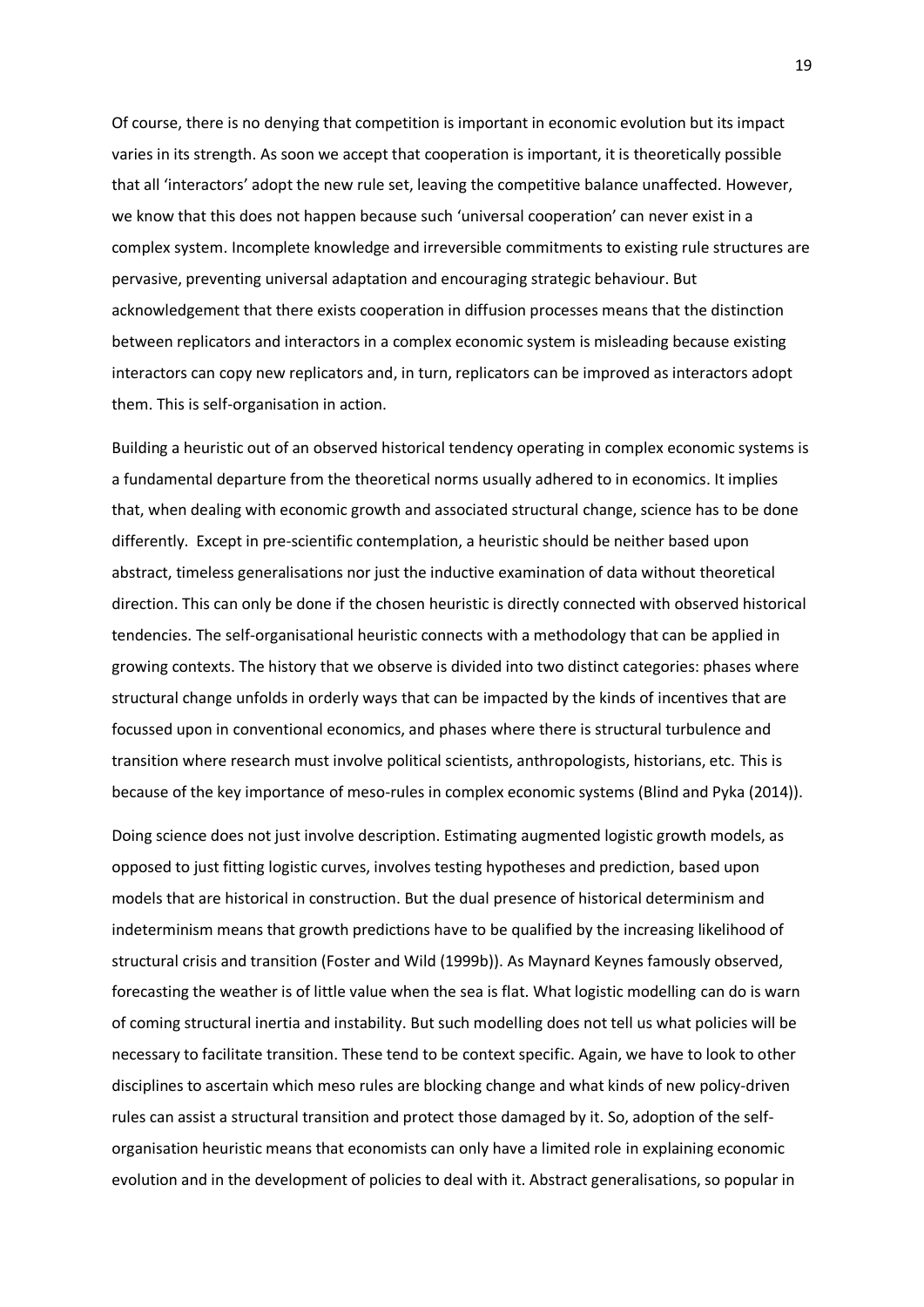economics, must be replaced by context specific analysis that is always connected to the findings in other disciplines. Many institutional and evolutionary economists have, over the years, tried to do this and have often been shunned by conventional economists for doing so. Hodgson and Knudsen (2010) recognised this reality, but constructing an alternative abstract heuristic of the 'general' kind was a step in the wrong direction.

#### **References**

Aldrich, H.E., G.M. Hodgson, D.L. Hull, T. Knudsen, J. Mokyr and V.J. Vanberg (2008). In Defence of Generalized Darwinism, *Journal of Evolutionary Economics*, 18, 577–596.

Allen, P.M. (2005), 'Understanding Social and Economic Systems as Evolutionary Complex Systems', in K. Dopfer (ed.), *The Evolutionary Foundations of Economics*, Cambridge: Cambridge University Press, pp. 431–458.

Arthur, W. B., (1994). *Increasing Returns and Path Dependence in the Economy*. Ann Arbor: University of Michigan Press

Arthur W.B. (2014) *Complexity Economics*. Oxford: Oxford University Press.

Annila, A. and Salthe, S. (2009), Economies Evolve by Energy Dispersal. *Entropy*, 11, 606-633;

Ariely, D. (2008). *Predictably Irrational*. New York: Harper Collin

Bass, F.M. (1969). A new product growth model for consumer durables, *Management. Science.* 15, 215–227.

Blind, G, Pyka, A. (2014) The rule approach in evolutionary economics: a methodological template for empirical research. *Journal of Evolutionary Economics*, 24(5), 1085–1105

Boulding, K. E., 1981. *Evolutionary Economics*. Beverley Hills: Sage Publications

Bregman, R. (2020) *Humankind: A Hopeful History*. London: Bloomsbury

Buenstorf, G. (2006). How Useful is Generalized Darwinism as a Framework to Study Competition and Industrial Evolution? *Journal of Evolutionary Economics*, 16(5), 511–527.

Christensen, C.M., 1997. *The Innovator's Dilemma; When New Technologies Cause Great Firms to Fail*. Boston: Harvard Business School Press.

Cordes, C. (2006), 'Darwinism in Economics: From Analogy to Continuity', *Journal of Evolutionary Economics*, 15(5), 529– 541.

David, P.A. (2007) Path Dependence, [its Critics, and the Quest for 'Historical Economics'](https://ideas.repec.org/h/elg/eechap/12603_7.html). In: Geoffrey M. Hodgson (ed.),*[The](https://ideas.repec.org/b/elg/eebook/12603.html)  [Evolution of Economic Institutions](https://ideas.repec.org/b/elg/eebook/12603.html)*, Chapter 7, Cheltenham: Edward Elgar.

Diamond, J. (2005). *Collapse: How Societies Choose to Fail or Survive.* London: Allen Lane, Penguin.

Dodgson, M., Hughes, A., Foster, J. and Metcalfe, S. (2011). Systems thinking, market failure, and the development of innovation policy: The case of Australia. *Research Policy*, 40, 1145-1156

Dopfer, K., J. Foster and J. Potts (2004), 'Micro–Meso–Macro', *Journal of Evolutionary Economics*, 14(2), 263–279.

Dopfer, K., Potts, J. and Pyka, A. (2016) Upward and downward complementarity: the meso core of evolutionary growth theory. *Journal of Evolutionary Economics*, 26,753–763.

Ferrer-Cancho, R., Montoya, J.M. and Valverde, S. (2003) "Selection, Tinkering, and Emergence in Complex Networks: Crossing the Land of Tinkering," *Complexity*, 8(1), 20-33.

Foster, J., (1987). Evolutionary Macroeconomics. London: Unwin Hyman (Reproduced in the Routledge Revivals Series, 2011).

Foster, J. (1993). Economics and the self-organisation approach: Alfred Marshall revisited? *The Economic Journal* 103, (419), 975-991.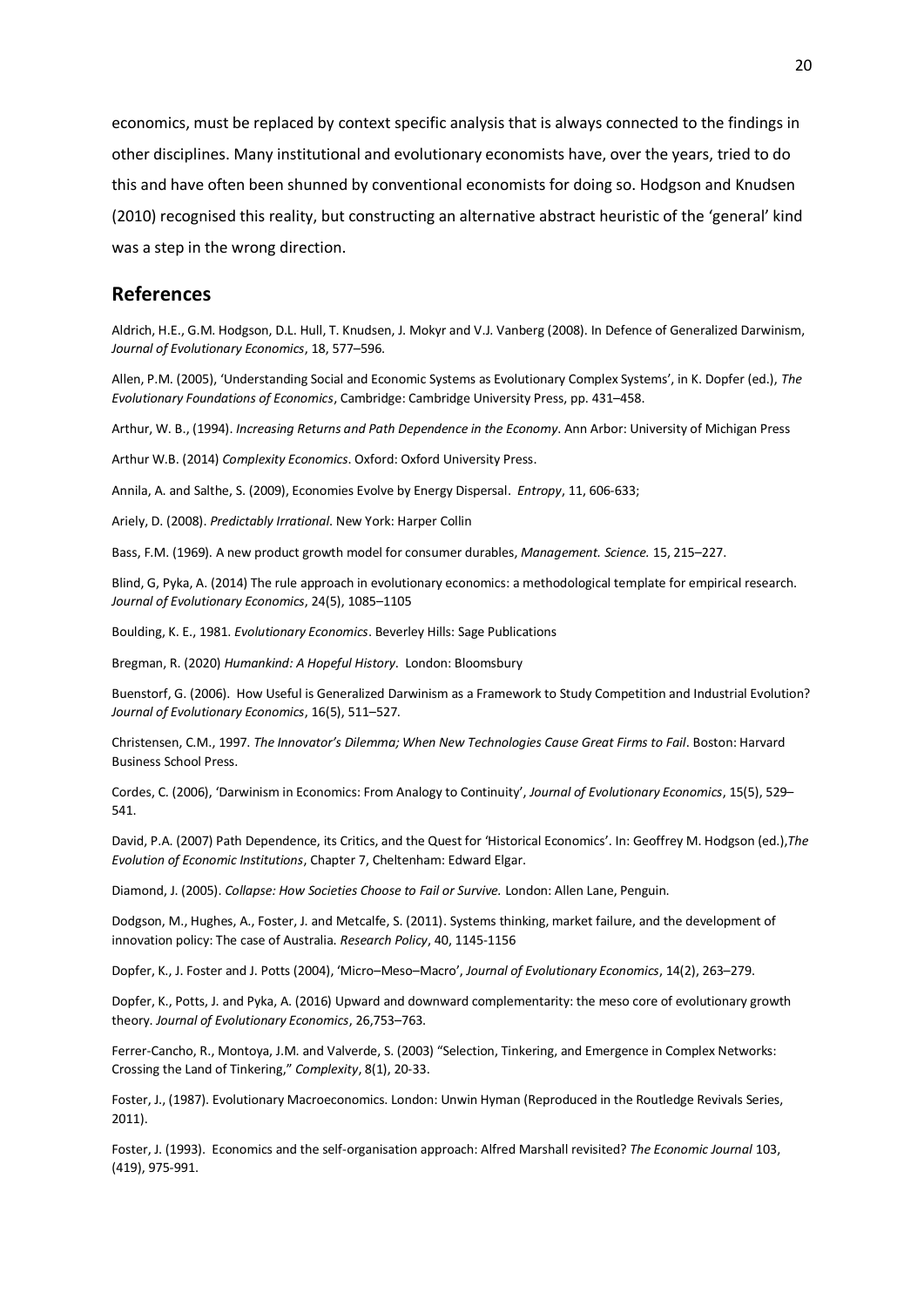Foster J (1997) "The analytical foundations of evolutionary economics: From biological analogy to economic selforganization." *Structural Change and Economic Dynamics*, 8, 427–451

Foster, J. (2000). Competitive selection, self-organization and Joseph A. Schumpeter. *Journal of Evolutionary Economics* 10 (3), 311-328.

Foster, J. (2005a). From simplistic to complex adaptive systems in economics. *Cambridge Journal of Economics*, 29, 873- 892.

Foster (2005b). The self-organisational perspective on economic evolution: a unifying paradigm. In K. Dopfer (ed.), *The Evolutionary Foundations of Economics*, Cambridge: Cambridge University Press, pp 367-390.

Foster, J. (2011). Energy, aesthetics and knowledge in complex economic systems*. Journal of Economic Behaviour and Organization,* 80, 88–100

Foster, J. (2014) Energy, knowledge and economic growth. *Journal of Evolutionary Economics*, 24(2), 209–238

Foster, J. (2016)[. The Australian growth miracle: an evolutionary macroeconomic explanation.](https://scholar.google.com.au/scholar?oi=bibs&cluster=2686606012140208336&btnI=1&hl=en) Cambridge Journal of Economics, 40, 871-894.

Foster J. (2017). Prior commitment and uncertainty in complex economic systems: reinstating history in the core of economic analysis. *Scottish Journal of Political Economy*, 64, 392–418

Foster, J. (2020) The US consumption function: a new perspective. *Journal of Evolutionary Economics*. https://doi.org/10.1007/s00191-020-00711-6

Foster J., Metcalfe J.S. (2012) Economic emergence: An evolutionary economic perspective. *Journal of Economic Behavior & Organization,* Elsevier 82, 420–432

Foster, J. and Potts, J. (2009). A micro-meso-macro perspective on the methodology of evolutionary economics: integrating history, simulation and econometrics. In: Gaffard, J-L, Nesta, L. and Cantner U., *Schumpeterian Perspectives on Innovation, Competition and Growth.* Berlin: Springer/Physica.

Foster, J. and Wild, P., (1999a). Econometric modelling in the presence of evolutionary change. *Cambridge Journal of Economics* 23, 749-770.

Foster J. and Wild P., (1999b). Detecting self-organisational change in economic processes exhibiting logistic growth. *Journal of Evolutionary Economics*, 9, 109-133.

Frank S.A. (1995) George Price's contributions to evolutionary genetics. *Journal of Theoretical Biology* 175, 373–388

Frank, S.A. (1998). *Foundations of Social Evolution* Princeton: Princeton University Press.

Gatti, R.C., Koppl, R., Fath, B.D., Kauffman, S.,Hordijk, W., Ulanowicz, R.E. (2020) On the emergence of ecological and economic niches *Journal of Bioeconomics*, 22, 99–127.

Gillesa, R.P., Lazarovab, E.A. and Ruysca, P.H.M. (2015). Stability in a network economy: The role of institutions. *Journal of Economic Behavior & Organization* 119, 375–399.

Griliches Z (1957) Hybrid corn and the economics of innovation. *Econometrica* 25, 510-522

Hannan, M. T., an[d Carroll,](https://en.wikipedia.org/w/index.php?title=Glenn_R._Carroll&action=edit&redlink=1) G.R. (1992*). Dynamics of organizational populations: Density, legitimation, and competition.* Oxford: Oxford University Press.

Hare, B. and Woods, V. (2020), *Survival of the Friendliest*. New York: Penguin Random House.

Hayek, F.A. (1973). *Law, Legislation and Liberty, Vol. 1: Rules and Order*. Chicago: University of Chicago Press

Hodgson GM (2002) "Darwinism in economics: from analogy to ontology." *Journal of Evolutionary Economics*, 12, 259–281

Hodgson, G.M. (2019). *Is There a Future for Heterodox Economics? Institutions, Ideology and a Scientific Community.* Cheltenham: Edward Elgar.

Hodgson, G., & Knudsen, T. (2010). *Darwin's conjecture: The search for general principles of social and economic evolution*. Chicago: University of Chicago Press.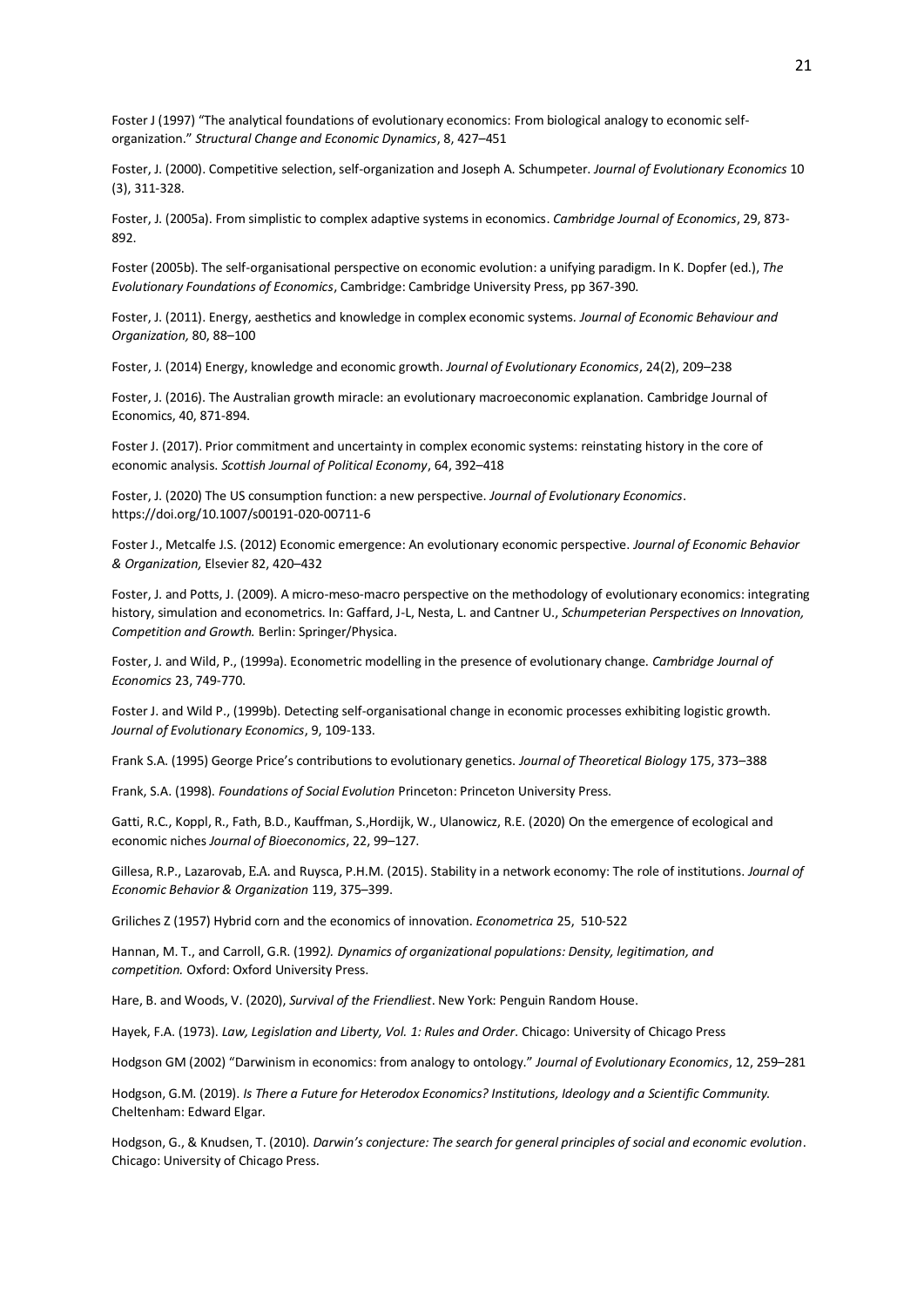Kauffman, S. A. (1993). *The origins of order: Self-organization and selection in evolution*. Oxford: Oxford University Press.

Kirzner, I. (1997). Entrepreneurial discovery and the competitive market process: An Austrian approach. *Journal of Economic Literature*, 35, 60–85.

Klepper S (1997) Industry life cycles. *Industrial and Corporate Change* 6(1), 145–181

Klepper, S. and Malerba, F. (2010). ["Demand, innovation and industrial dynamics: an introduction,](https://ideas.repec.org/a/oup/indcch/v19y2010i5p1515-1520.html)" *[Industrial and](https://ideas.repec.org/s/oup/indcch.html)  [Corporate Change,](https://ideas.repec.org/s/oup/indcch.html)* 19(5), pages 1515-1520.

Knudsen T. (2004). "General selection theory and economic evolution: The Price equation and the replicator/interactor distinction" *Journal of Economic Methodology* 11(2), 147-173.

Knudsen, T., Levinthal, D.A. and Winter, S.G. (2014) Hidden but in plain sight: the role of scale adjustment in industry dynamics. *Strategic Management Journal*, 35 (11), 1569-1584

Kuznets, S. (1953). *Economic Change.* New York: Norton.

Lane, D.A. and R. Maxfield (2005), 'Ontological Uncertainty and Innovation', *Journal of Evolutionary Economics*, 15(1), 3–50.

Lawson (1997.) *Economics and Reality*, London: Routledge.

Lawson (2019) Mathematical modelling in economics: seeking a rationale. Chapter 3 in *[Institutions and Evolution of](https://www.elgaronline.com/view/edcoll/9781785364990/9781785364990.xml)  [Capitalism:](https://www.elgaronline.com/view/edcoll/9781785364990/9781785364990.xml) Essays in Honour of Geoffrey M. Hodgson,* Eds. F. Gagliardi and D. Gindis. Cheltenham: Edward Elgar

Levit, G.S. Hossfield, U. and Witt, U. (2011) Can Darwinism be "Generalized" and of what use would this be? *Journal of Evolutionary Economics*, 21, 545-562.

Liagouras, G. (2017) The challenge of Evo-Devo: implications for evolutionary economists. *Journal of Evolutionary Economics,* 27:795–823 DOI 10.1007/s00191-017-0525-5

Lipsey, R. G. (2018) *A Reconsideration of the Theory of Nonlinear Scale Effects: The Sources of Varying Returns to, and Economies of, Scale*, Cambridge Elements, Cambridge, Cambridge University Press.

Lipsey, R. G. and K. I. Carlaw (2020) "Industrial Policies: Common Not Rare", Simon Fraser Economics Department Discussion Paper dp20-11.

[Lipsey, R](https://en.wikipedia.org/wiki/Richard_Lipsey). G., Carlaw, K.I and Bekhar, C.T. (2005). *[Economic Transformations: General Purpose Technologies and Long Term](https://archive.org/details/economictransfor00lips)  [Economic Growth](https://archive.org/details/economictransfor00lips)*. Oxford University Press.

Malerba, F. (2006), 'Innovation and the Evolution of Industries', *Journal of Evolutionary Economics*, 16(1), 3–23.

Marshall, A. (1890), *Principles of Economics*, Vol. I, London: Macmillan

Mansfield, E., 1968, *Industrial Research and Technological Innovation*, New York: W.W. Norton.

Meade, N., Islam, T. (2006). Modelling and forecasting the diffusion of innovation- a 25-year review, *International Journal of Forecasting,* 22, 519-545

Metcalfe, J.S., 1998. *Evolutionary Economics and Creative Destruction*. London: Routledge[.](https://link.springer.com/article/10.1007%252Fs10961-004-4520-2) 

Metcalfe, J.S. (2004) Mansfield and the diffusion of innovation: an evolutionary connection, *The Journal of Technology Transfer*, 30 (1), 171-181

Mokyr J (1996) Evolution and technological change: a new metaphor for economic history? In: Fox R (ed) *Technological Change*. Harwood, London, pp 63–83.

Nelson, R.R. (2006), 'Evolutionary Social Science and Universal Darwinism', *Journal of Evolutionary Economics*, 16(5), 491– 51

Nelson, R. (2016) Behavior and cognition of economic actors in evolutionary economics. *Journal of Evolutionary Economics,* 26, 737–751

Nelson, R. (2020) A perspective on the evolution of evolutionary economics. *Industrial and Corporate Change*, 1–18.

Nelson, R., Winter, S., (1982). *An Evolutionary Theory of Economic Change. Cambridge*, Mass.: Harvard, Belknap Press.